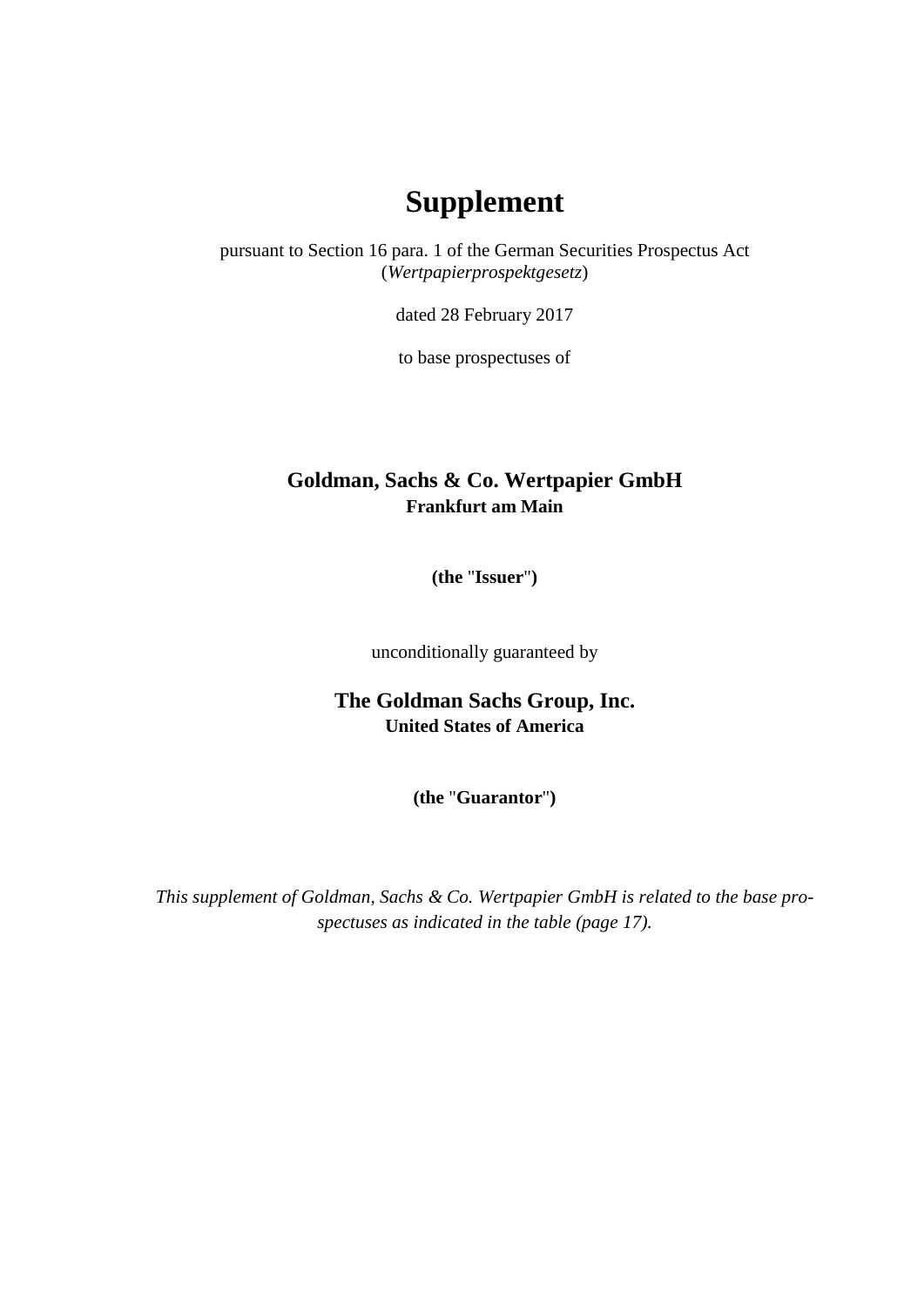Subject of this supplement (the "**Supplement**") is the publication of the Annual Report on Form 10-K for the fiscal year ended 31 December 2016 (the "**Report**") on 27 February 2017 and the newly approved registration document of Goldman, Sachs & Co. Wertpapier GmbH and The Goldman Sachs Group, Inc. dated 28 February 2017 (the "**Registration Document**"). The Report has been filed with the US Securities and Exchange Commission (the "**SEC**") by the Guarantor on 27 February 2017. The Registration Document and the Report are incorporated by reference into the base prospectuses (the "**Prospectuses**") as indicated in the table on page 17 (the "**Table**"). The Registration Document and the Report are available free of charge at Goldman Sachs International, Frankfurt Branch, MesseTurm, Friedrich-Ebert-Anlage 49, 60308 Frankfurt am Main.

The information contained in the Prospectuses (in the form as lastly supplemented) shall be supplemented as follows:

*In the Prospectuses all references to the "Registration Document of Goldman, Sachs & Co. Wertpapier GmbH and The Goldman Sachs Group, Inc. dated 29 February 2016 (as supplemented by the supplements dated 20 April 2016, 17 May 2016, 6 July 2016, 19 July 2016, 4 August 2016, 21 September 2016, 20 October 2016, 4 November 2016, 23 November 2016, 16 December 2016 and 19 January 2017)" shall be read as reference to the "Registration Document of Goldman, Sachs & Co. Wertpapier GmbH and The Goldman Sachs Group, Inc. dated 28 February 2017".*

*1. In the Prospectuses in section "I. Summary" under "Element B.4b" in subsection "1. Information relating to Goldman, Sachs & Co. Wertpapier GmbH as Issuer" on the page indicated in Item 1 of the Table (page 17) the whole text shall be replaced as follows:*

"The Issuer's objective in 2017 is a further increase in the issuance activity. This is due to increased client demand in warrants and structured products, particularly in the German market. Also further enhancements to the issuance process now allow the issuance of new warrants and certificates to be almost fully automated. Furthermore, it is expected that in a volatile market there will be a multitude of follow-up issuances in the area of turbo warrants and bonus certificates. In addition, it is planned to extend the product portfolio of warrants and other leveraged products. The issuance activity in the Netherlands is expected to remain at the current level as the securities issued into the Dutch market do not have a fixed maturity date and since a need for follow-up issuances in the field of low leverages is not expected. The Issuer is part of the firmwide considerations on the UK-Brexit, in particular focusing on potential impacts on the Issuer's business model."

*2. In the Prospectuses in section "I. Summary" under "Element B.12" in subsection "1. Information relating to Goldman, Sachs & Co. Wertpapier GmbH as Issuer" on the page indicated in Item 2 of the Table (page 17) the whole text shall be replaced as follows:*

"The following table shows selected key historical financial information in relation to the Issuer which is derived from the audited financial statements as of 31 December 2016 and 31 December 2015 for each of the two years in the period ended 31 December 2016 and 31 December 2015: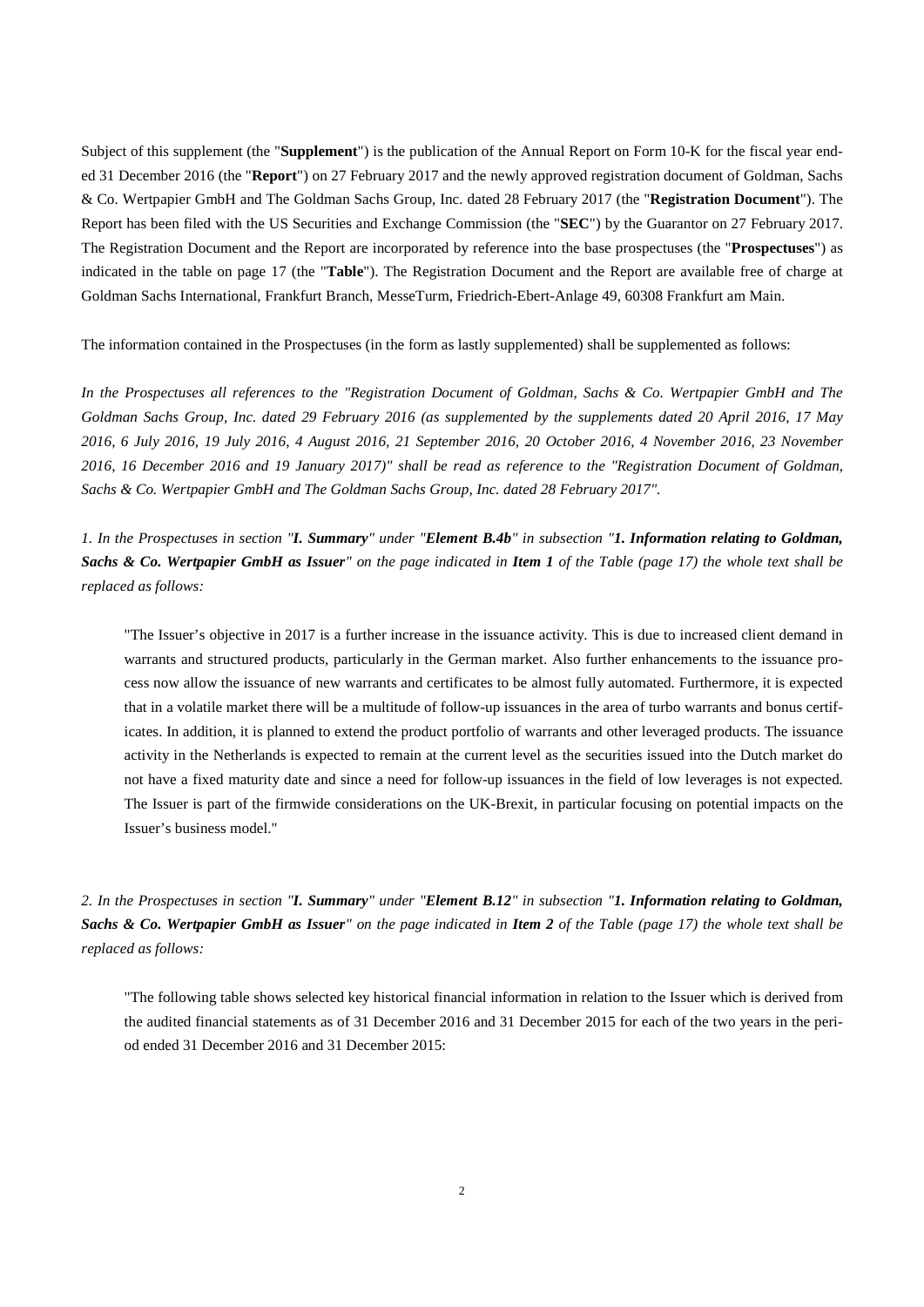| Information in relation to the Profit and Loss Account Statement |                  |                              |  |  |  |  |
|------------------------------------------------------------------|------------------|------------------------------|--|--|--|--|
|                                                                  |                  | As of and for the Year ended |  |  |  |  |
|                                                                  | 31 December 2016 | 31 December 2015             |  |  |  |  |
|                                                                  | (EUR)            |                              |  |  |  |  |
| Operating income                                                 | 787,784.88       | 677,585.76                   |  |  |  |  |
|                                                                  |                  |                              |  |  |  |  |
| Income taxes                                                     | $-270,600.86$    | $-216,316.24$                |  |  |  |  |
|                                                                  |                  |                              |  |  |  |  |
| Net income                                                       | 517,184.02       | 461,269.52                   |  |  |  |  |

| <b>Balance sheet information</b> |                  |                  |
|----------------------------------|------------------|------------------|
|                                  | 31 December 2016 | 31 December 2015 |
|                                  |                  | (EUR)            |
| Total assets                     | 6,047,710,358.96 | 4,975,138,387.11 |
|                                  |                  |                  |
| Total capital and reserves       | 3,851,963.16     | 3,334,779.14     |

There has been no material adverse change in the prospects of the Issuer since the date of the last published audited financial statements (31 December 2016).

Not applicable. Since the end of the last financial period for which audited financial information have been published (31 December 2016) no significant change in the Issuer's financial or trading position has occurred."

*3. In the Prospectuses in section "I. Summary" under "Element B.4b" (for the Prospectus which is indicated as Prospectus No. 1 in the Table (page 17)) and/or "Element B.19 (B.4b)" (for the Prospectus which is indicated as Prospectus No. 2 in the Table (page 17)) in subsection "2. Information relating to The Goldman Sachs Group, Inc. as Guarantor" on the page indicated in Item 3 of the Table (page 17) the whole text shall be replaced as follows:*

"The Guarantor's prospects for the remainder of 2017 will be affected, potentially adversely, by developments in global, regional and national economies, including in the U.S., movements and activity levels, in financial, commodities, currency and other markets, interest rate movements, political and military developments throughout the world, client activity levels and legal and regulatory developments in the United States and other countries where the Guarantor does business."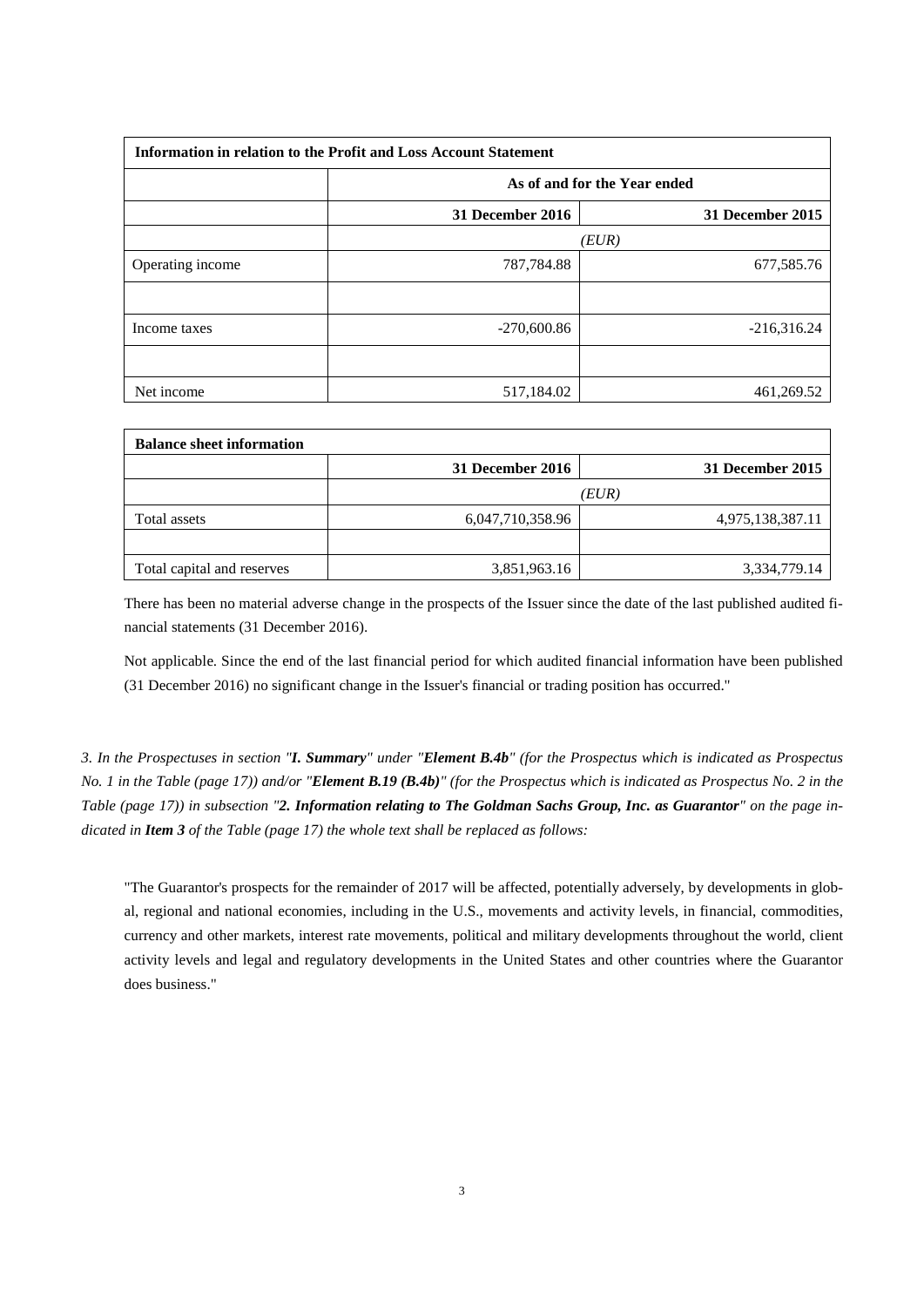*4. In the Prospectuses in section "I. Summary" under "Element B.12" (for the Prospectus which is indicated as Prospectus No. 1 in the Table (page 17)) and/or "Element B.19 (B.12)" (for the Prospectus which is indicated as Prospectus No. 2 in the Table (page 17)) in subsection "2. Information relating to The Goldman Sachs Group, Inc. as Guarantor" on the page indicated in Item 4 of the Table (page 17) the whole text shall be replaced as follows:*

"The following table shows selected key historical financial information in relation to the Guarantor which is derived from the audited consolidated financial statements as of 31 December 2016 for each of the two years in the period ended 31 December 2016 and 31 December 2015:

| <b>Earnings information</b>          |                              |                   |
|--------------------------------------|------------------------------|-------------------|
|                                      | As of and for the Year ended |                   |
|                                      | 31 December 2016             | 31 December 2015  |
|                                      |                              | (in USD millions) |
| Total non-interest revenues          | 28,021                       | 30,756            |
|                                      |                              |                   |
| Net revenues, including net interest | 30,608                       | 33,820            |
| income                               |                              |                   |
|                                      |                              |                   |
| Pre-tax earnings                     | 10,304                       | 8,778             |

| <b>Balance sheet information</b> |                   |                  |  |  |  |  |
|----------------------------------|-------------------|------------------|--|--|--|--|
|                                  | 31 December 2016  | 31 December 2015 |  |  |  |  |
|                                  | (in USD millions) |                  |  |  |  |  |
| Total assets                     | 860,165           | 861,395          |  |  |  |  |
|                                  |                   |                  |  |  |  |  |
| Total liabilities                | 773,272           | 774,667          |  |  |  |  |
|                                  |                   |                  |  |  |  |  |
| Total shareholders' equity       | 86,893            | 86,728           |  |  |  |  |

There has been no material adverse change in the prospects (trend information) of the Guarantor since the date of the last published audited financial statements (31 December 2016) which would impair its capability to fulfill its obligations under the Guarantee.

Not applicable. There has been no significant change in the financial or trading position of the Goldman Sachs Group since the date of the last published audited financial information (31 December 2016)."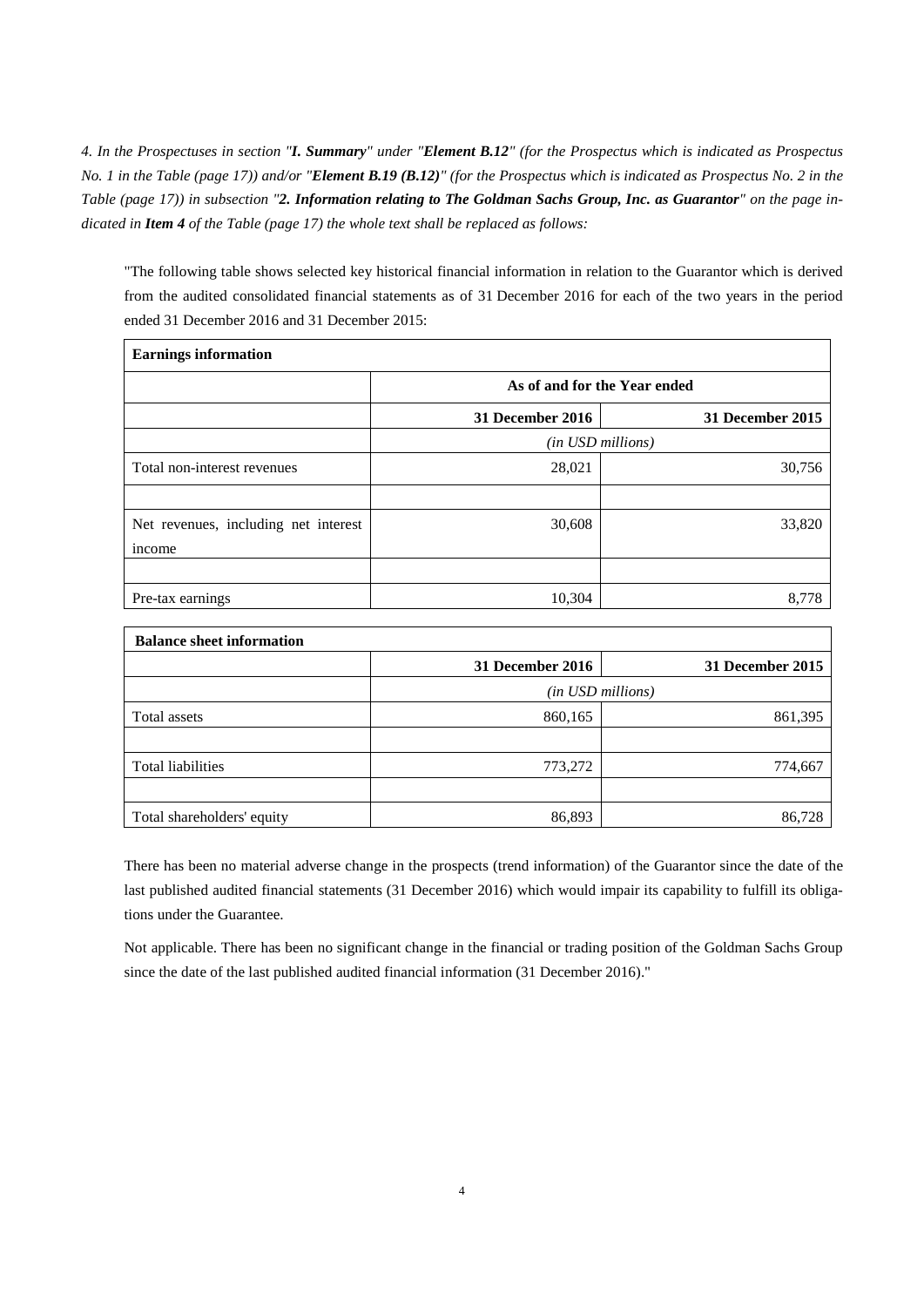*5. In the Prospectuses in section "I. Summary" under "Element D.3 [D.6]" in subsection "1. Risk factors relating to the Guarantor" (for the Prospectus which is indicated as Prospectus No. 1 in the Table (page 17)) and/or "Element D.2" in subsection "Risk factors relating to the Guarantor" (for the Prospectus which is indicated as Prospectus No. 2 in the Table (page 17)) on the page indicated in Item 5 of the Table (page 17) the whole text shall be replaced as follows:*

"As part of a global financial services group the Guarantor is subject to a number of key risks:

- Goldman Sachs´ businesses have been and may continue to be adversely affected by conditions in the global financial markets and economic conditions generally.
- Goldman Sachs´ businesses and those of its clients are subject to extensive and pervasive regulation around the world.
- Goldman Sachs´ businesses have been and may be adversely affected by declining asset values. This is particularly true for those businesses in which Goldman Sachs has net "long" positions, receives fees based on the value of assets managed, or receives or posts collateral.
- Goldman Sachs' businesses have been and may be adversely affected by disruptions in the credit markets, including reduced access to credit and higher costs of obtaining credit.
- Goldman Sachs´ market-making activities have been and may be affected by changes in the levels of market volatility.
- Goldman Sachs´ investment banking, client execution and investment management businesses have been adversely affected and may in the future be adversely affected by market uncertainty or lack of confidence among investors and CEOs due to general declines in economic activity and other unfavourable economic, geopolitical or market conditions.
- Goldman Sachs´ investment management business may be affected by the poor investment performance of its investment products or a client preference for products other than those which Goldman Sachs offers.
- Goldman Sachs may incur losses as a result of ineffective risk management processes and strategies.
- Goldman Sachs´ liquidity, profitability and businesses may be adversely affected by an inability to access the debt capital markets or to sell assets or by a reduction in its credit ratings or by an increase in its credit spreads.
- A failure to appropriately identify and address potential conflicts of interest could adversely affect Goldman Sachs´ businesses.
- A failure in Goldman Sachs´ operational systems or infrastructure, or those of third parties, as well as human error, could impair Goldman Sachs´ liquidity, disrupt Goldman Sachs´ businesses, result in the disclosure of confidential information, damage Goldman Sachs´ reputation and cause losses.
- A failure to protect Goldman Sachs´ computer systems, networks and information, and Goldman Sachs´ clients' information, against cyber attacks and similar threats could impair Goldman Sachs´ ability to conduct Goldman Sachs´ businesses, result in the disclosure, theft or destruction of confidential information, damage Goldman Sachs´ reputation and cause losses
- The Guarantor is a holding company and is dependent for liquidity on payments from its subsidiaries, many of which are subject to restrictions.
- The application of regulatory strategies and requirements in the United States and non-U.S. jurisdictions to facilitate the orderly resolution of large financial institutions could create greater risk of loss for the Guarantor's security holders and the Securities guaranteed by the Guarantor.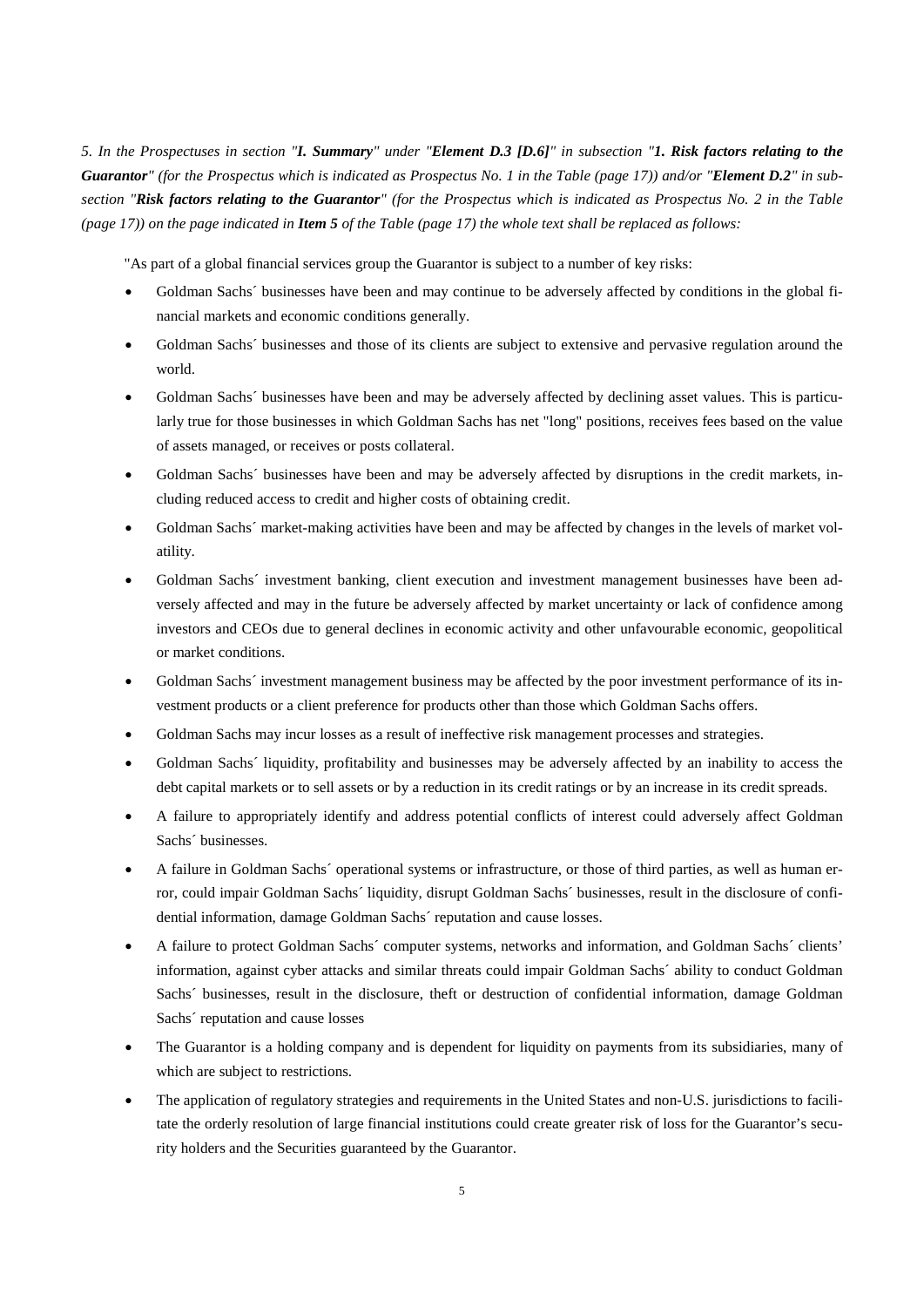- The application of the Guarantor's proposed resolution strategy could result in greater losses for the Guarantor's security holders and the Securities guaranteed by the Guarantor, and failure to address shortcomings in it's resolution plan could subject the Guarantor to increased regulatory requirements.
- Goldman Sachs´ businesses, profitability and liquidity may be adversely affected by deterioration in the credit quality of, or defaults by, third parties who owe Goldman Sachs money, securities or other assets or whose securities or obligations Goldman Sachs holds.
- Concentration of risk increases the potential for significant losses in Goldman Sachs´ market-making, underwriting, investing and lending activities.
- The financial services industry is both highly competitive and interrelated. The intense competition may among others negatively affect the ability of Goldman Sachs to expand. The fact that a significant volume of transactions occurs among a limited number of members of the financial industry increases the risk that allegations are raised that such institutions have colluded in order to manipulate markets or market prices, including allegations that antitrust laws have been violated.
- Goldman Sachs faces enhanced risks as new business initiatives lead it to transact with a broader array of clients and counterparties and exposes it to new asset classes and new markets.
- Derivative transactions and delayed settlements may expose Goldman Sachs to unexpected risk and potential losses.
- Goldman Sachs´ businesses may be adversely affected if Goldman Sachs is unable to hire and retain qualified employees.
- Goldman Sachs may be adversely affected by increased governmental and regulatory scrutiny or negative publicity.
- Substantial legal liability or significant regulatory action against Goldman Sachs could have material adverse financial effects or cause significant reputational harm to Goldman Sachs, which in turn could seriously harm its business prospects.
- The growth of electronic trading and the introduction of new trading technology may adversely affect Goldman Sachs´ business and may increase competition.
- Goldman Sachs´ commodities activities, particularly its physical commodities businesses, subject Goldman Sachs to extensive regulation and involve certain potential risks, including environmental, reputational and other risks that may expose it to significant liabilities and costs.
- In conducting its businesses around the world, Goldman Sachs is subject to political, economic, legal, operational and other risks that are inherent in operating in many countries.
- Goldman Sachs may incur losses as a result of unforeseen or catastrophic events, including the emergence of a pandemic, terrorist attacks, extreme weather events or other natural disasters."

*6. In the Prospectuses in the German translation of the summary (Deutsche Übersetzung der Zusammenfassung) in section "I. Summary" under "Punkt B.4b" in subsection "1. Informationen bezüglich der Goldman, Sachs & Co. Wertpapier GmbH als Emittentin" on the page indicated in Item 6 of the Table (page 17) the whole text shall be replaced as follows:*

"Die Emittentin geht von einem weiteren Anstieg der Emissionstätigkeit im Geschäftsjahr 2017 aus. Die erwartete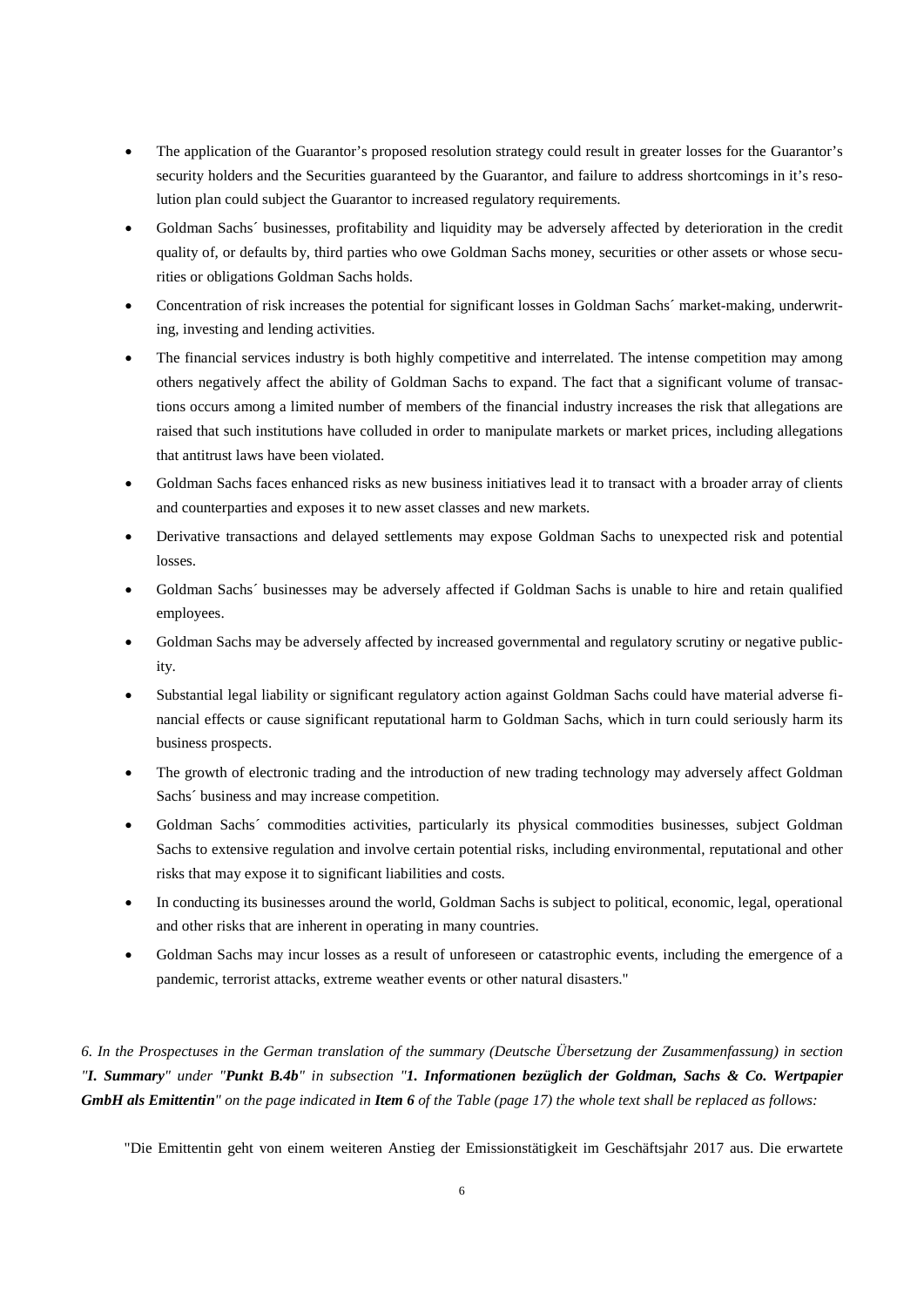Steigerung der Aktivität, die insbesondere den deutschen Markt betrifft, ist dem weiterhin großen Kundeninteresse an Optionsscheinen und strukturierten Produkten geschuldet. Zusätzliche Automatisierungen im Emissionsprozess sind durchgeführt worden und erlauben die weitgehend vollautomatische Emission neuer Optionsscheine und Zertifikate. Weiterhin wird in einem volatilen Marktumfeld mit einer Vielzahl von Nachemissionen im Turbo-Optionsschein- und Bonus-Zertifikat-Bereich in Folge von Barrierebrüchen gerechnet. Zusätzlich ist die Erweiterung des Produktportfolios von Optionsscheinen und anderen Hebelprodukten geplant. Die Emissionstätigkeit in den Niederlanden wird dagegen eher auf dem aktuellen Niveau erwartet, da hier eine Grundausstattung von Wertpapieren ausschließlich ohne vorbestimmten Fälligkeitstermin erstellt wurde, und hier nicht mit der Notwendigkeit der Nachemission im niedriggehebelten Bereich gerechnet wird. Die Emittentin ist Teil einer firmenweiten Erörterung des UK-Brexits, insbesondere hinsichtlich der eventuellen Auswirkungen auf das Geschäftsmodell der Emittentin."

*7. In the Prospectuses in the German translation of the summary (Deutsche Übersetzung der Zusammenfassung) in section "I. Summary" under "Punkt B.12" in subsection "1. Informationen bezüglich der Goldman, Sachs & Co. Wertpapier GmbH als Emittentin" on the page indicated in Item 7 of the Table (page 17) the whole text shall be replaced as follows:*

"Die folgende Tabelle enthält ausgewählte Finanzinformationen bezüglich der Emittentin, die den geprüften Abschlüssen vom 31. Dezember 2016 bzw. 31. Dezember 2015 jeweils für das am 31. Dezember 2016 bzw. 31. Dezember 2015 geendete Geschäftsjahr entnommen sind:

| <b>Informationen zur Gewinn- und Verlustrechnung</b> |                                 |                          |  |  |  |  |  |
|------------------------------------------------------|---------------------------------|--------------------------|--|--|--|--|--|
|                                                      | Für das Geschäftsjahr endend am |                          |  |  |  |  |  |
|                                                      | <b>31. Dezember 2016</b>        | <b>31. Dezember 2015</b> |  |  |  |  |  |
|                                                      |                                 | (EUR)                    |  |  |  |  |  |
| Ergebnis der gewöhnlichen                            | 787.784,88                      | 677.585,76               |  |  |  |  |  |
| Geschäftstätigkeit                                   |                                 |                          |  |  |  |  |  |
|                                                      |                                 |                          |  |  |  |  |  |
| Steuern vom Einkommen                                | $-270.600,86$                   | $-216.316,24$            |  |  |  |  |  |
|                                                      |                                 |                          |  |  |  |  |  |
| Jahresüberschuss                                     | 517.184,02                      | 461.269,52               |  |  |  |  |  |

| <b>Bilanzinformationen</b> |                   |                   |
|----------------------------|-------------------|-------------------|
|                            | 31. Dezember 2016 | 31. Dezember 2015 |
|                            |                   | (EUR)             |
| Summe der Aktiva           | 6.047.710.358,96  | 4.975.138.387,11  |
|                            |                   |                   |
| Summe des Eigenkapitals    | 3.851.963,16      | 3.334.779,14      |

Seit dem Stichtag des letzten veröffentlichten geprüften Jahresabschlusses (31. Dezember 2016) hat es keine wesentlichen negativen Veränderungen in den Geschäftsaussichten der Emittentin gegeben.

Nicht anwendbar. Seit dem Stichtag des letzten veröffentlichten geprüften Jahresabschlusses (31. Dezember 2016) sind keine wesentlichen Veränderungen in der Finanzlage oder Handelsposition der Emittentin eingetreten."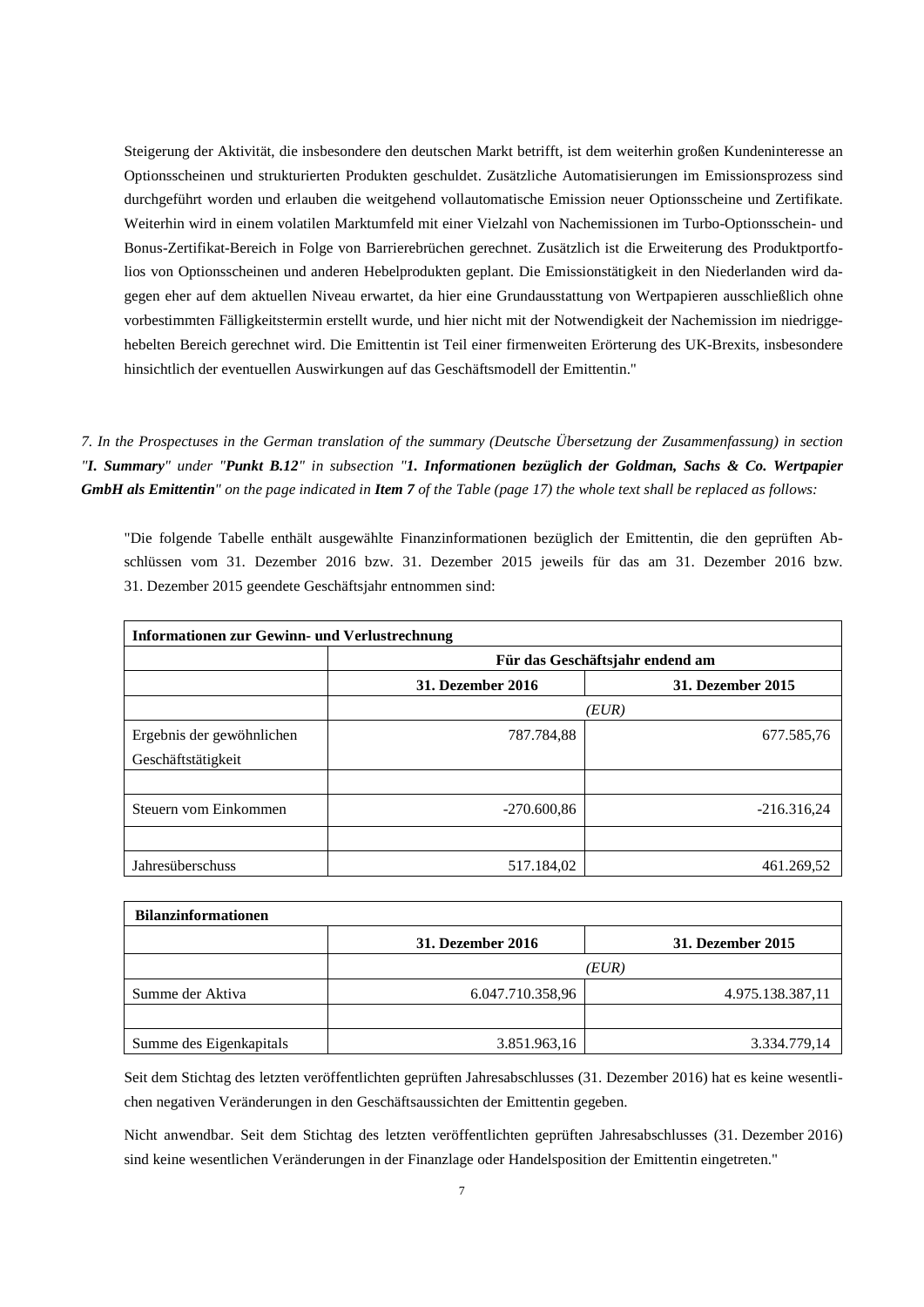*8. In the Prospectuses in the German translation of the summary (Deutsche Übersetzung der Zusammenfassung) in section "I. Summary" under "Punkt B.4b" (for the Prospectus which is indicated as Prospectus No. 1 in the Table (page 17)) and/or "Punkt B.19 (B.4b)" (for the Prospectus which is indicated as Prospectus No. 2 in the Table (page 17)) in subsection "2. Informationen bezüglich der The Goldman Sachs Group, Inc. als Garantin" on the page indicated in Item 8 of the Table (page 17) the whole text shall be replaced as follows:*

"Die Geschäftsaussichten der Garantin für das restliche Jahr 2017 werden, möglicherweise nachteilig, von Entwicklungen der globalen, regionalen und nationalen Wirtschaft – einschließlich der Vereinigten Staaten – sowie von Kursentwicklungen und Aktivitäten in Finanz-, Rohstoff-, Devisen- und anderen Märkten, Zinsschwankungen, politischen und militärischen Entwicklungen in der ganzen Welt, Kundenaktivitäten und rechtlichen sowie regulatorischen Entwicklungen in den Vereinigten Staaten und anderen Ländern, in denen die Garantin geschäftlich tätig ist, beeinflusst werden."

*9. In the Prospectuses in the German translation of the summary (Deutsche Übersetzung der Zusammenfassung) in section "I. Summary" under "Punkt B.12" (for the Prospectus which is indicated as Prospectus No. 1 in the Table (page 17)) and/or "Punkt B.19 (B.12)" (for the Prospectus which is indicated as Prospectus No. 2 in the Table (page 17)) in subsection "2. Informationen bezüglich der The Goldman Sachs Group, Inc. als Garantin" on the page indicated in Item 9 of the Table (page 17) the whole text shall be replaced as follows:*

"Die folgende Tabelle enthält ausgewählte Finanzinformationen bezüglich der Garantin, die dem geprüften Konzernabschluss vom 31. Dezember 2016 jeweils für das am 31. Dezember 2016 bzw. 31. Dezember 2015 geendete Geschäftsjahr entnommen sind:

| <b>Informationen zur Ertragslage</b> |                          |                                 |
|--------------------------------------|--------------------------|---------------------------------|
|                                      |                          | Für das Geschäftsjahr endend am |
|                                      | <b>31. Dezember 2016</b> | <b>31. Dezember 2015</b>        |
|                                      |                          | (in Mio. USD)                   |
| Gesamtumsatz (ohne Zinser-           | 28.021                   | 30.756                          |
| träge)                               |                          |                                 |
|                                      |                          |                                 |
| Umsatz einschließlich Zinser-        | 30.608                   | 33.820                          |
| trägen                               |                          |                                 |
|                                      |                          |                                 |
| Ergebnis vor Steuern                 | 10.304                   | 8.778                           |

| <b>Bilanzinformationen</b> |                   |                   |  |  |  |  |  |
|----------------------------|-------------------|-------------------|--|--|--|--|--|
|                            | 31. Dezember 2016 | 31. Dezember 2015 |  |  |  |  |  |
|                            | (in Mio. USD)     |                   |  |  |  |  |  |
| Summe der Aktiva           | 860.165           | .395              |  |  |  |  |  |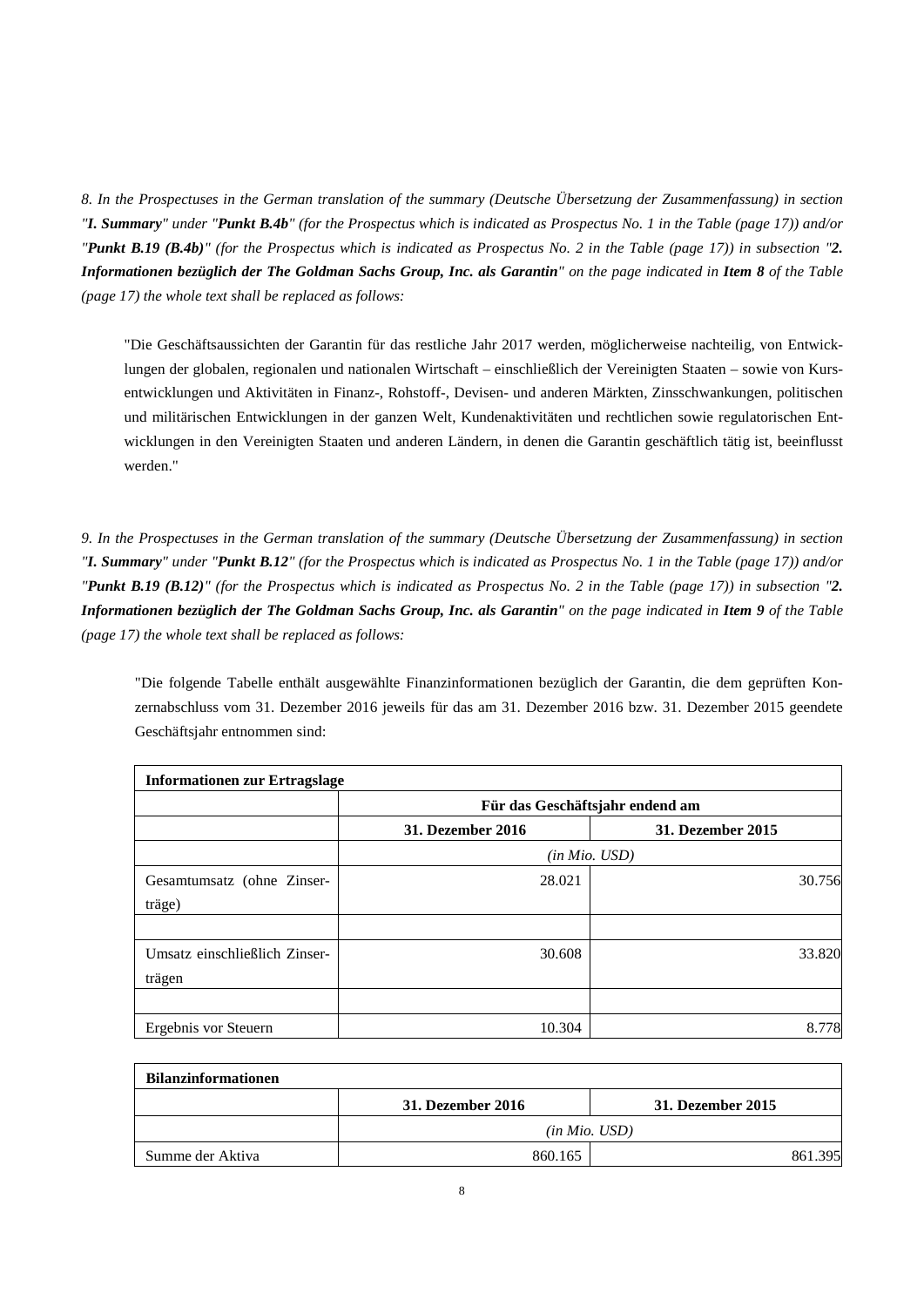| Summe der Verbindlichkeiten | 773.272 | 774.667 |
|-----------------------------|---------|---------|
|                             |         |         |
| Summe Eigenkapital          | 86.893  | 86.728  |

Seit dem Stichtag des letzten veröffentlichten geprüften Jahresabschlusses (31. Dezember 2016) sind keine wesentlichen Veränderungen in den Geschäftsaussichten (Trendinformationen) der Garantin eingetreten, welche die Fähigkeit der Garantin zur Erfüllung ihrer Verbindlichkeiten aus der Garantie gefährden können.

Nicht anwendbar. Seit dem Stichtag des letzten veröffentlichten geprüften Jahresabschlusses (31. Dezember 2016) sind keine wesentlichen Veränderungen in der Finanzlage oder Handelsposition der Goldman Sachs Gruppe eingetreten."

*10. In the Prospectuses in the German translation of the summary (Deutsche Übersetzung der Zusammenfassung) in section "I. Summary" under "Punkt D.3 [D.6]" in subsection "1. Mit der Garantin verbundene Risikofaktoren" (for the Prospectus which is indicated as Prospectus No. 1 in the Table (page 17)) and/or "Punkt D.2" in subsection "Mit der Garantin verbundene Risikofaktoren" (for the Prospectus which is indicated as Prospectus No. 2 in the Table (page 17)) on the page indicated in Item 10 of the Table (page 17) the whole text shall be replaced as follows:*

"Als Teil eines globalen Finanzdienstleistungskonzerns ist die Garantin den folgenden Risiken ausgesetzt:

- Das Geschäft von Goldman Sachs wurde und kann auch weiterhin durch Ereignisse auf den globalen Finanzmärkten und durch die allgemeinen wirtschaftlichen Bedingungen negativ beeinflusst werden.
- Die Geschäftstätigkeit von Goldman Sachs und ihrer Kunden sind weltweit Gegenstand weitreichender und einschneidender Regulierungen.
- Das Geschäft von Goldman Sachs wurde und kann von fallenden Anlagewerten negativ beeinflusst werden. Dies trifft insbesondere auf Geschäfte zu, in denen sie netto "Long" Positionen hält oder Gebühren erhält, welche auf dem Wert der verwalteten Vermögenswerte basieren, oder im Fall von Geschäften, bei denen sie Sicherheiten erhält oder stellt.
- Das Geschäft von Goldman Sachs wurde und kann von Störungen an den Kreditmärkten, einschließlich des eingeschränkten Zugangs zu Krediten sowie von erhöhten Kosten für den Erhalt eines Kredits, negativ beeinflusst werden.
- Die Market Making-Aktivitäten von Goldman Sachs wurden und können durch Veränderungen in der Höhe der Marktvolatilität beeinflusst werden.
- Die Geschäftsbereiche Investment Banking (*Investment Banking*), Ausführung von Kundengeschäften (Client Execution) und Anlageverwaltung (*Investment Management*) von Goldman Sachs wurden negativ beeinflusst und können auch in Zukunft aufgrund von Marktunsicherheit und mangelndem Vertrauen unter Investoren und Unternehmensleitern aufgrund des allgemeinen Rückgangs geschäftlicher Aktivitäten und anderer unvorteilhafter wirtschaftlicher bzw. geopolitischer Bedingungen oder unvorteilhafter Marktbedingungen negativ beeinflusst werden.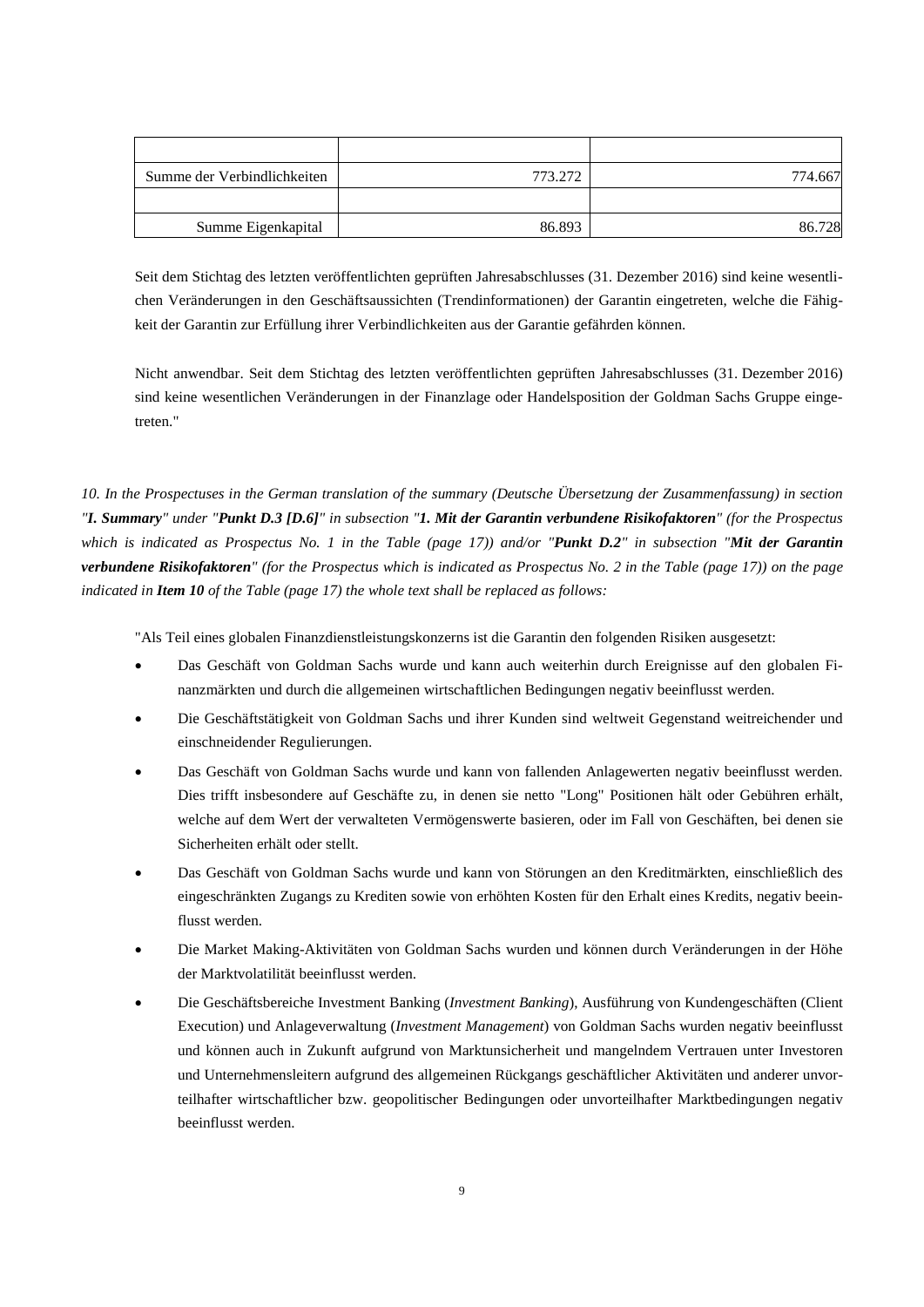- Der Geschäftsbereich Anlageverwaltung (*Investment Management*) von Goldman Sachs kann durch das schlechte Anlageergebnis ihrer Anlageprodukte oder einer Kundenpräferenz für andere Produkte als solche, die Goldman Sachs anbietet, negativ beeinflusst werden.
- Bei Goldman Sachs können Verluste aufgrund von ineffektiven Risikomanagementverfahren und -strategien entstehen.
- Die Liquidität, die Profitabilität und allgemein die Geschäftstätigkeit von Goldman Sachs können negativ beeinflusst werden, falls Goldman Sachs der Zugang zu Fremdkapitalmärkten oder der Verkauf von Vermögen nicht möglich sein sollte oder falls das Credit Rating von Goldman Sachs herabgestuft werden sollte oder falls die Credit Spreads von Goldman Sachs erhöht werden.
- Falls die Identifizierung und eine Adressierung von möglichen Interessenkonflikten nicht angemessen erfolgt, kann das Geschäft von Goldman Sachs negativ beeinflusst werden.
- Ein Ausfall in den operationellen Systemen oder der Infrastruktur dieser Systeme von Goldman Sachs, oder denen von dritten Parteien, als auch menschliches Versagen, können die Liquidität von Goldman Sachs beeinträchtigen, die Geschäftstätigkeit stören, zur Offenlegung vertraulicher Informationen führen, die Reputation von Goldman Sachs schädigen oder zu Verlusten führen.
- Ein Scheitern beim Schutz der Computersysteme, der Netzwerke und von Informationen von Goldman Sachs sowie von Kundeninformationen gegen Internetangriffe und ähnliche Bedrohungen, können die Fähigkeit von Goldman Sachs beeinträchtigen, die Geschäfte zu betreiben, zur Enthüllung, Entwendung oder Vernichtung vertraulicher Informationen führen, die Reputation von Goldman Sachs schädigen oder zu Verlusten führen.
- Die Garantin ist eine Holdinggesellschaft und ist im Hinblick auf ihre Liquidität von Zahlungen ihrer Tochtergesellschaften, die zahlreichen Beschränkungen unterliegen, abhängig.
- Die Anwendung von Regulierungsstrategien und Anforderungen im Zusammenhang mit der Abwicklung von großen Finanzinstituten in den Vereinigten Staaten und Nicht-US-Rechtsordnungen können zu einem erhöhten Verlustrisiko für Inhaber von Wertpapieren der Garantin sowie von Wertpapieren, die durch die Garantin garantiert werden, führen.
- Die Anwendung der Abwicklungsstrategien der Garantin können zu einem erhöhten Verlustrisiko für Inhaber von Wertpapieren der Garantin sowie von Wertpapieren, die durch die Garantin garantiert werden, führen, darüber hinaus kann die Nichtbehebung von Mängeln in ihrem Abwicklungsplan die Garantin erhöhten regulatorischen Anforderungen unterwerfen.
- Das Geschäft, die Profitabilität und die Liquidität von Goldman Sachs könnte durch eine Verschlechterung der Kreditqualität oder den Ausfall von Geschäftspartnern von Goldman Sachs, die Goldman Sachs Geld, Wertpapiere oder andere Vermögenswerte schulden oder deren Wertpapiere und Verpflichtungen Goldman Sachs als Gläubiger hält, negativ beeinflusst werden.
- Die Konzentration von Risiken erhöht die Wahrscheinlichkeit von erheblichen Verlusten in den Tätigkeitsbereichen Market Making, Übernahmen (Underwriting), Investitionen und Darlehensgewährung von Goldman Sachs.
- Die Finanzdienstleistungsindustrie ist einem intensiven Wettbewerb unterworfen und steht auch in Wechselbeziehungen zueinander. Der intensive Wettbewerb untereinander kann sich negativ auf die Möglichkeit der Geschäftsentwicklung von Goldman Sachs auswirken. Der Umstand, dass ein signifikantes Transaktionsvolumen zwischen einer begrenzten Anzahl von Mitgliedern der Finanzindustrie stattfindet, erhöht das Risiko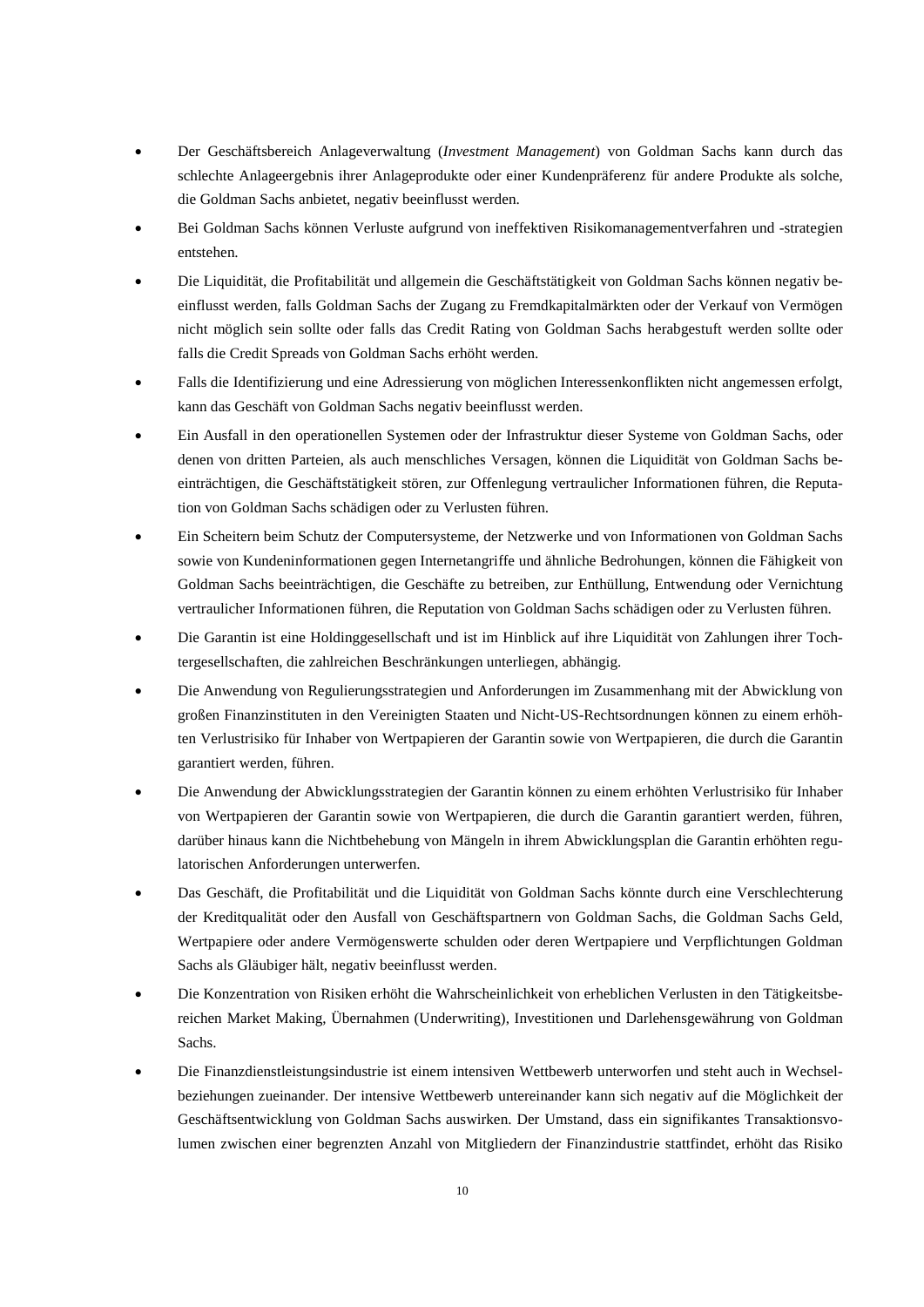von Vorwürfen, dass diese Unternehmen unerlaubt zusammengewirkt haben, um Märkte oder Marktpreise zu manipulieren, einschließlich Vorwürfen, dass kartellrechtliche Bestimmungen verletzt worden sind.

- Goldman Sachs ist erhöhten Risiken ausgesetzt, da neue Geschäftsinitiativen dazu führen, dass Transaktionen mit einer größeren Anzahl von Kunden und Gegenparteien, neuen Anlageklassen und in neuen Märkten durchgeführt werden.
- Derivative Transaktionen und Verzögerungen bei der Abwicklung können bei Goldman Sachs zu unerwartetem Risiko und potenziellen Verlusten führen.
- Das Geschäft von Goldman Sachs kann negativ beeinflusst werden, wenn es Goldman Sachs nicht gelingt, qualifizierte Mitarbeiter einzustellen und zu halten.
- Goldman Sachs kann durch zunehmende staatliche und regulatorische Überwachung oder durch Negativschlagzeilen negativ beeinflusst werden.
- Eine wesentliche rechtliche Haftung von Goldman Sachs oder signifikante regulatorische Maßnahmen gegen Goldman Sachs könnten wesentliche negative finanzielle Auswirkungen auf Goldman Sachs haben oder signifikante Reputationsschäden verursachen, welche die Geschäftsaussichten von Goldman Sachs erheblich beeinträchtigen könnten.
- Das Wachstum des elektronischen Handels und die Einführung von neuen Handelstechnologien können eine negative Auswirkung auf das Geschäft von Goldman Sachs haben und den Wettbewerb verstärken.
- Die Aktivitäten von Goldman Sachs im Rohstoffbereich, insbesondere die Geschäftstätigkeiten im Bereich der physischen Rohstoffe, unterwerfen Goldman Sachs umfangreicher Regulierung und bringen bestimmte Risiken einschließlich Umwelt-, Reputations- und andere Risiken mit sich, die Goldman Sachs erheblichen Verpflichtungen und Kosten aussetzen können.
- Im Rahmen ihrer weltweiten Geschäftstätigkeit ist Goldman Sachs politischen, wirtschaftlichen, rechtlichen, operationellen und sonstigen Risiken ausgesetzt, die mit der Tätigkeit in einer Vielzahl von Ländern verbunden sind.
- Aufgrund von unvorhersehbaren Ereignissen oder Katastrophen (einschließlich des Ausbreitens einer Epidemie, Terroranschlägen, extremen Wetterbedingungen oder anderen Naturkatastrophen) kann es zu Verlusten bei Goldman Sachs kommen."

## *11. In the Prospectuses the information contained in section "II. Risk factors – B. Risk Factors relating to the Guarantor" on the page indicated in Item 11 of the Table (page 17) shall be replaced as follows:*

"The Goldman Sachs Group, Inc. (the "**Guarantor**") and affiliated companies (together "**Goldman Sachs**" or "**The Goldman Sachs Group**") face a variety of risks that are substantial and inherent in their businesses, including market, liquidity, credit, operational, legal, regulatory and reputational risks that may thus affect the financial condition.

- Goldman Sachs´ businesses have been and may continue to be adversely affected by conditions in the global financial markets and economic conditions generally.
- Goldman Sachs' businesses and those of its clients are subject to extensive and pervasive regulation around the world.
- Goldman Sachs´ businesses have been and may be adversely affected by declining asset values. This is particu-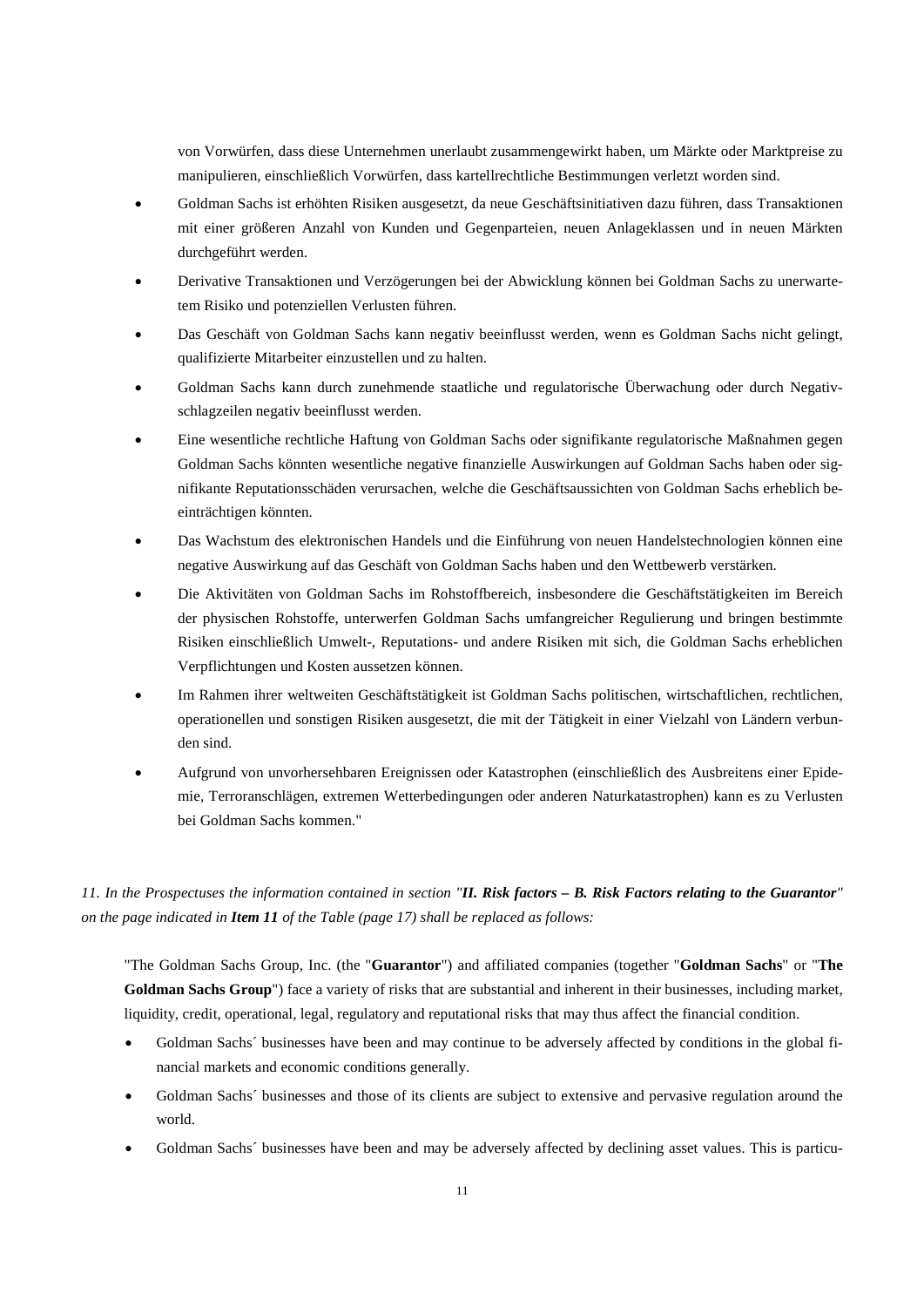larly true for those businesses in which Goldman Sachs has net "long" positions, receives fees based on the value of assets managed, or receives or posts collateral.

- Goldman Sachs' businesses have been and may be adversely affected by disruptions in the credit markets, including reduced access to credit and higher costs of obtaining credit.
- Goldman Sachs´ market-making activities have been and may be affected by changes in the levels of market volatility.
- Goldman Sachs´ investment banking, client execution and investment management businesses have been adversely affected and may in the future be adversely affected by market uncertainty or lack of confidence among investors and CEOs due to general declines in economic activity and other unfavourable economic, geopolitical or market conditions.
- Goldman Sachs´ investment management business may be affected by the poor investment performance of its investment products or a client preference for products other than those which Goldman Sachs offers.
- Goldman Sachs may incur losses as a result of ineffective risk management processes and strategies.
- Goldman Sachs´ liquidity, profitability and businesses may be adversely affected by an inability to access the debt capital markets or to sell assets or by a reduction in its credit ratings or by an increase in its credit spreads.
- A failure to appropriately identify and address potential conflicts of interest could adversely affect Goldman Sachs´ businesses.
- A failure in Goldman Sachs´ operational systems or infrastructure, or those of third parties, as well as human error, could impair Goldman Sachs´ liquidity, disrupt Goldman Sachs´ businesses, result in the disclosure of confidential information, damage Goldman Sachs´ reputation and cause losses.
- A failure to protect Goldman Sachs´ computer systems, networks and information, and Goldman Sachs´ clients' information, against cyber attacks and similar threats could impair Goldman Sachs´ ability to conduct Goldman Sachs´ businesses, result in the disclosure, theft or destruction of confidential information, damage Goldman Sachs´ reputation and cause losses
- The Guarantor is a holding company and is dependent for liquidity on payments from its subsidiaries, many of which are subject to restrictions.
- The application of regulatory strategies and requirements in the United States and non-U.S. jurisdictions to facilitate the orderly resolution of large financial institutions could create greater risk of loss for the Guarantor's security holders and the Securities guaranteed by the Guarantor.
- The application of the Guarantor's proposed resolution strategy could result in greater losses for the Guarantor's security holders and the Securities guaranteed by the Guarantor, and failure to address shortcomings in it's resolution plan could subject the Guarantor to increased regulatory requirements.
- Goldman Sachs´ businesses, profitability and liquidity may be adversely affected by deterioration in the credit quality of, or defaults by, third parties who owe Goldman Sachs money, securities or other assets or whose securities or obligations Goldman Sachs holds.
- Concentration of risk increases the potential for significant losses in Goldman Sachs´ market-making, underwriting, investing and lending activities.
- The financial services industry is both highly competitive and interrelated. The intense competition may among others negatively affect the ability of Goldman Sachs to expand. The fact that a significant volume of transac-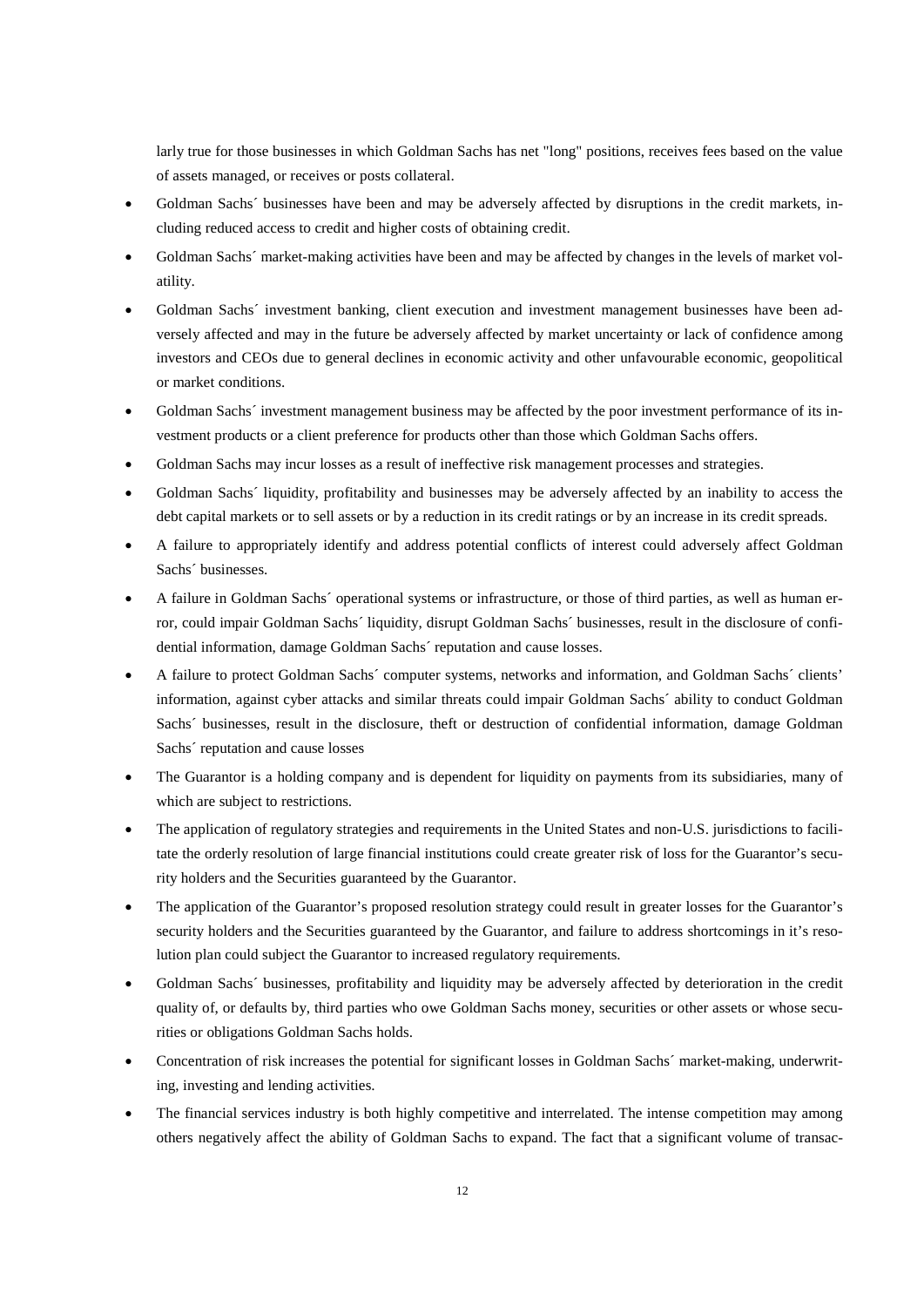tions occurs among a limited number of members of the financial industry increases the risk that allegations are raised that such institutions have colluded in order to manipulate markets or market prices, including allegations that antitrust laws have been violated.

- Goldman Sachs faces enhanced risks as new business initiatives lead it to transact with a broader array of clients and counterparties and exposes it to new asset classes and new markets.
- Derivative transactions and delayed settlements may expose Goldman Sachs to unexpected risk and potential losses.
- Goldman Sachs´ businesses may be adversely affected if Goldman Sachs is unable to hire and retain qualified employees.
- Goldman Sachs may be adversely affected by increased governmental and regulatory scrutiny or negative publicity.
- Substantial legal liability or significant regulatory action against Goldman Sachs could have material adverse financial effects or cause significant reputational harm to Goldman Sachs, which in turn could seriously harm its business prospects.
- The growth of electronic trading and the introduction of new trading technology may adversely affect Goldman Sachs´ business and may increase competition.
- Goldman Sachs´ commodities activities, particularly its physical commodities businesses, subject Goldman Sachs to extensive regulation and involve certain potential risks, including environmental, reputational and other risks that may expose it to significant liabilities and costs.
- In conducting its businesses around the world, Goldman Sachs is subject to political, economic, legal, operational and other risks that are inherent in operating in many countries.
- Goldman Sachs may incur losses as a result of unforeseen or catastrophic events, including the emergence of a pandemic, terrorist attacks, extreme weather events or other natural disasters.

The Securities are not bank deposits and are not insured or guaranteed in the United States by the Federal Deposit Insurance Corporation, the Deposit Insurance Fund or any other governmental agency. The Securities are guaranteed by the Guarantor and the Guarantee will rank pari passu with all other unsecured and unsubordinated indebtedness of the Guarantor."

## *12. In the Prospectus, which is indicated as Prospectus No. 1 in the Table (page 17), the information contained in section "VII. Important information about the Issuer" on the page indicated in Item 12 of the Table (page 17) shall be replaced as follows:*

"With respect to the required information about Goldman, Sachs & Co. Wertpapier GmbH as Issuer of the Securities, reference is made pursuant to Section 11 German Securities Prospectus Act to the Registration Document of Goldman, Sachs & Co. Wertpapier GmbH and The Goldman Sachs Group, Inc. dated 28 February 2017 (the "**Registration Document**") which has been filed with the Competent Authority (detailed information about the pages in the Registration Document, to which reference is made with respect to the required information about the Issuer, can be found in section "XIII. Documents incorporated by reference")."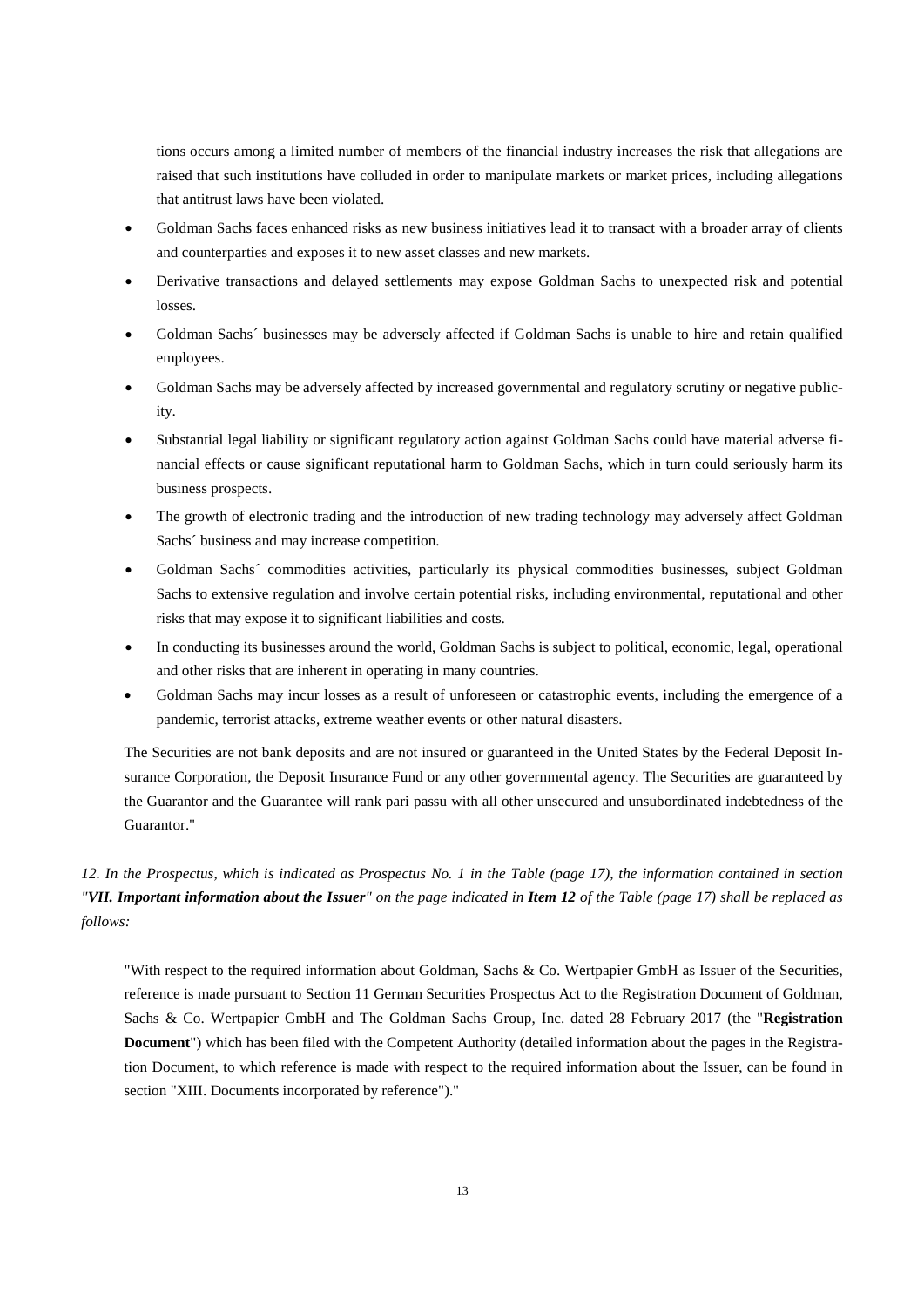*13. In the Prospectus, which is indicated as Prospectus No. 2 in the Table (page 17), the information contained in section "VII. Important information about the Issuer" on the page indicated in Item 13 of the Table (page 17) shall be replaced as follows:*

"With respect to the required information about Goldman, Sachs & Co. Wertpapier GmbH as Issuer of the Securities, reference is made pursuant to Section 11 German Securities Prospectus Act to the Registration Document of Goldman, Sachs & Co. Wertpapier GmbH and The Goldman Sachs Group, Inc. dated 28 February 2017 (the "**Registration Document**") which has been filed with the Competent Authority (detailed information about the pages in the Registration Document, to which reference is made with respect to the required information about the Issuer, can be found in section "XIII. Information incorporated by reference")."

*14. In the Prospectus, which is indicated as Prospectus No. 1 in the Table (page 17), the information contained in section "VIII. Important information about the Guarantor" on the page indicated in Item 14 of the Table (page 17) shall be replaced as follows:*

"With respect to the required information about The Goldman Sachs Group, Inc. as Guarantor of the Securities, reference is made pursuant to Section 11 German Securities Prospectus Act to the Registration Document (detailed information regarding the pages in the Registration Document, to which reference is made with respect to the required information about the Guarantor, can be found in section "XIII. Documents incorporated by reference"). The Guarantor files documents and reports with the US Securities and Exchange Commission (the "**SEC**"). With respect to further substantial information in respect of The Goldman Sachs Group, Inc. as the Guarantor of the Securities reference pursuant to Section 11 German Securities Prospectus Act is made to the following documents filed with the SEC (the "**SEC Documents**") and which are also filed with the *Commission de Surveillance du Secteur Financier* (CSSF) (the "**CSSF**") in Luxembourg:

- the Proxy Statement relating to the Annual Meeting of Shareholders on 20 May 2016 (the "**Proxy Statement 2016**"), filed with the SEC on 8 April 2016; and
- the Annual Report on Form 10-K for the fiscal year ended 31 December 2016 (the "**Form 10-K 2016**", containing financial statements relating to the fiscal years ended 31 December 2016 and 31 December 2015, which includes Exhibit 21.1 thereto), filed with the SEC on 27 February 2017.

The SEC Documents specified above are produced in English. They have been filed with the SEC by the Guarantor and are available from the SEC website at www.sec.gov. In addition, the SEC Documents are available from the website of the Luxembourg stock exchange at www.bourse.lu. In addition, the SEC Documents are available free of charge from Goldman Sachs International, Frankfurt Branch, MesseTurm, Friedrich-Ebert-Anlage 49, 60308 Frankfurt am Main."

*15. In the Prospectus, which is indicated as Prospectus No. 2 in the Table (page 17), the information contained in section "VIII. Important information about the Guarantor" on the page indicated in Item 15 of the Table (page 17) shall be replaced as follows:*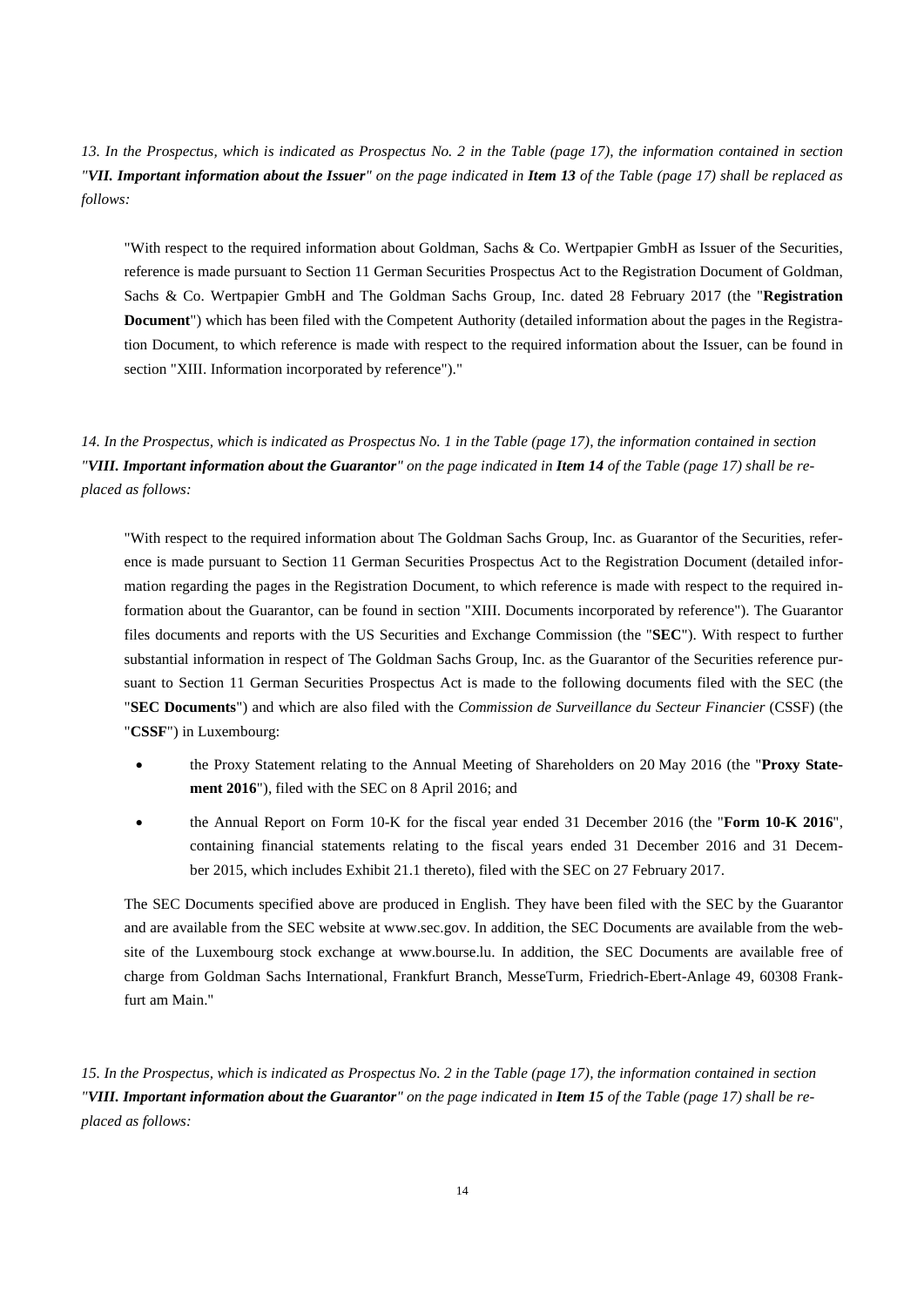"With respect to the required information about The Goldman Sachs Group, Inc. as Guarantor of the Securities, reference is made pursuant to Section 11 German Securities Prospectus Act to the Registration Document (detailed information regarding the pages in the Registration Document, to which reference is made with respect to the required information about the Guarantor, can be found in section "XIII. Information incorporated by reference"). The Guarantor files documents and reports with the US Securities and Exchange Commission (the "**SEC**"). With respect to further substantial information in respect of The Goldman Sachs Group, Inc. as the Guarantor of the Securities reference pursuant to Section 11 German Securities Prospectus Act is made to the following documents filed with the SEC (the "**SEC Documents**") and which are also filed with the *Commission de Surveillance du Secteur Financier* (CSSF) (the "**CSSF**") in Luxembourg:

- the Proxy Statement relating to the Annual Meeting of Shareholders on 20 May 2016 (the "**Proxy Statement 2016**"), filed with the SEC on 8 April 2016; and
- the Annual Report on Form 10-K for the fiscal year ended 31 December 2016 (the "**Form 10-K 2016**", containing financial statements relating to the fiscal years ended 31 December 2016 and 31 December 2015, which includes Exhibit 21.1 thereto), filed with the SEC on 27 February 2017.

The SEC Documents specified above are produced in English. They have been filed with the SEC by the Guarantor and are available from the SEC website at www.sec.gov. In addition, the SEC Documents are available from the website of the Luxembourg stock exchange at www.bourse.lu. In addition, the SEC Documents are available free of charge from Goldman Sachs International, Frankfurt Branch, MesseTurm, Friedrich-Ebert-Anlage 49, 60308 Frankfurt am Main."

*16. In the Prospectuses referred to in the Table (page 17) below the first six paragraphs of the information contained in section "XIII. Documents incorporated by reference" (for the Prospectus which is indicated as Prospectus No. 1 in the Table (page 17)) and/or "XIII. Information incorporated by reference" (for the Prospectus which is indicated as Prospectus No. 2 in the Table (page 17)) on the page indicated in Item 16 of the Table (page 17) shall be replaced as follows:*

"With respect to the information on Goldman, Sachs & Co. Wertpapier GmbH as Issuer of the Securities, reference in section "VII. Important information about the Issuer" is made pursuant to Section 11 German Securities Prospectus Act to pages 5 to 6, 12 to 17, F-1 to F-14 and G-1 to G-14 of the Registration Document of Goldman, Sachs & Co. Wertpapier GmbH and The Goldman Sachs Group, Inc. dated 28 February 2017 which has been approved by the Competent Authority.

With respect to the information on The Goldman Sachs Group, Inc. as Guarantor of the Securities, reference in section "VIII. Important information about the Guarantor" is made pursuant to Section 11 German Securities Prospectus Act to pages 7 to 9, 18 to 25 of the Registration Document of Goldman, Sachs & Co. Wertpapier GmbH and The Goldman Sachs Group, Inc. dated 28 February 2017 which has been approved by the Competent Authority.

Insofar as reference is made above to certain parts of the Registration Document, only these parts shall form part of this Base Prospectus and all other information contained in the Registration Document is either not relevant for the investor or is covered elsewhere in this Base Prospectus.

The Registration Document is available free of charge at Goldman Sachs International, Frankfurt Branch, MesseTurm, Friedrich-Ebert-Anlage 49, 60308 Frankfurt am Main.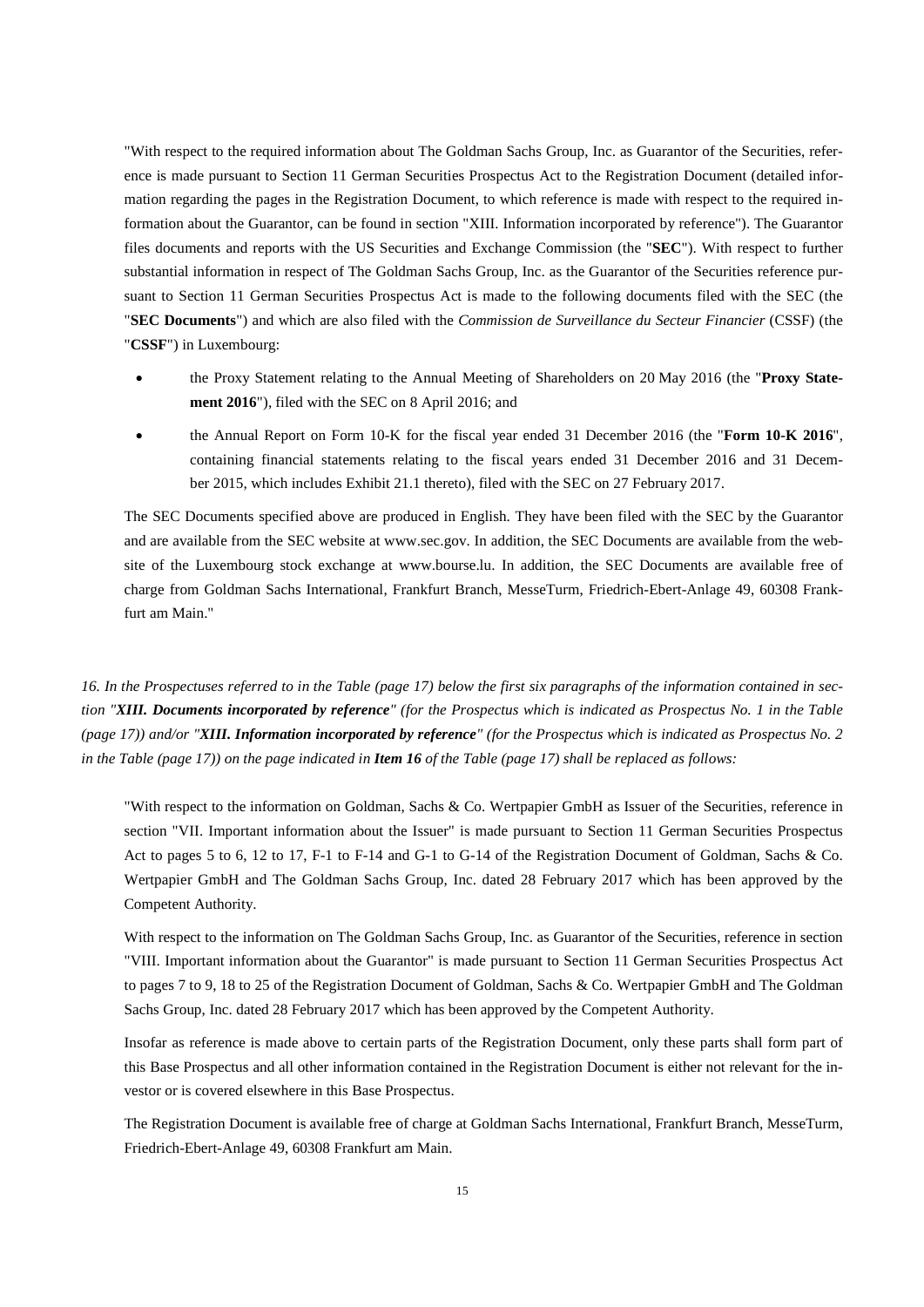With respect to the information about The Goldman Sachs Group, Inc. as Guarantor of the Securities reference in section "VIII. Important information about the Guarantor" is made pursuant to Section 11 of the German Securities Prospectus Act to the following SEC Documents:

- the Proxy Statement 2016, filed with the SEC on 8 April 2016; and
- the Form 10-K 2016, filed with the SEC on 27 February 2017.

The SEC Documents have been filed with the SEC by the Guarantor and are available from the SEC website at www.sec.gov. In connection with the approval of the European Base Prospectus relating to the Euro-Medium Term Notes, Series F of The Goldman Sachs Group, Inc. dated 21 April 2016 (as supplemented) the SEC Documents have also been filed with the *Commission de Surveillance du Secteur Financier* (CSSF) in Luxembourg and are available from the website of the Luxembourg stock exchange at www.bourse.lu. In addition, the SEC Documents are available free of charge from Goldman Sachs International, Frankfurt Branch, MesseTurm, Friedrich-Ebert-Anlage 49, 60308 Frankfurt am Main*.*"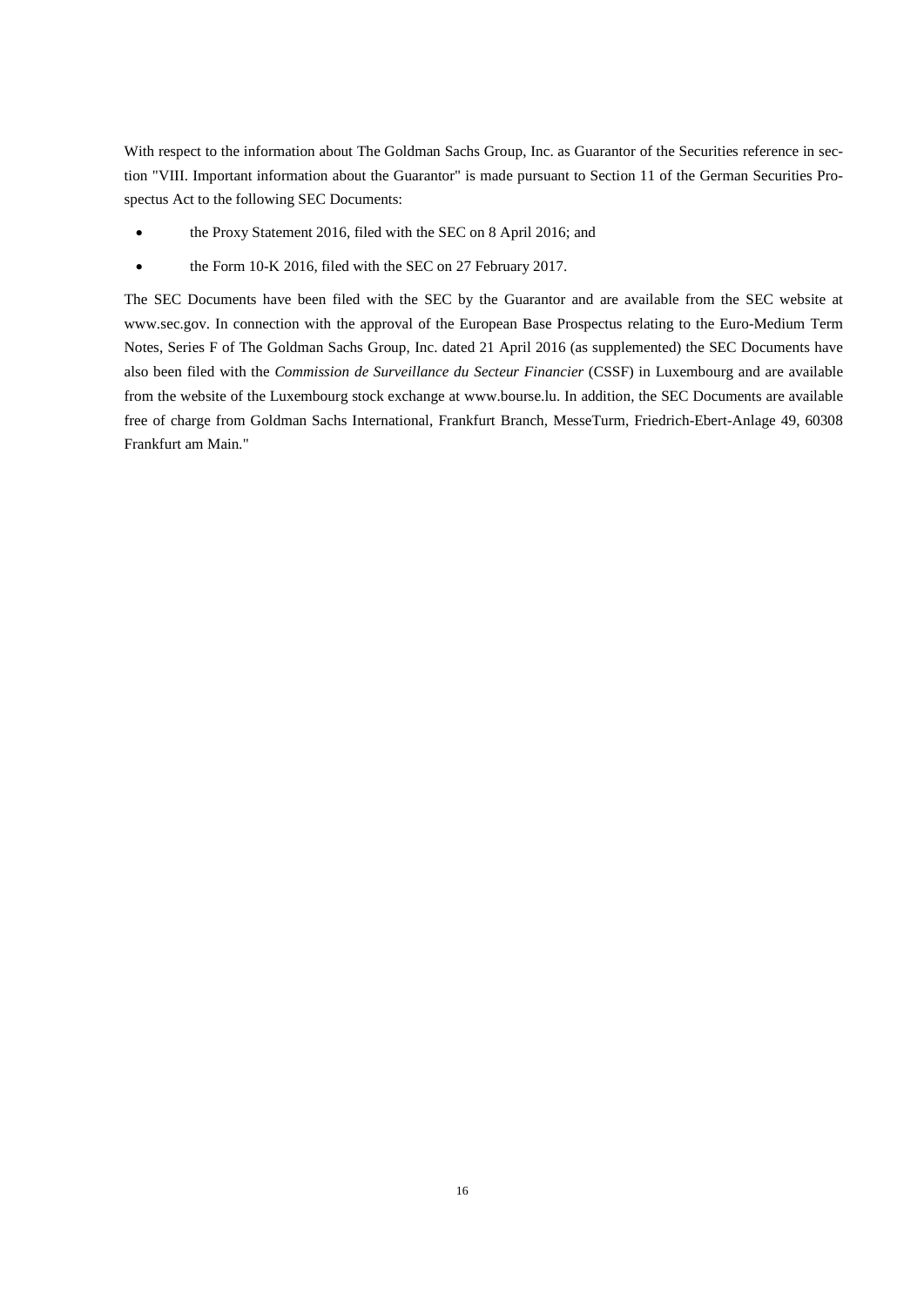| No. | Name of the Base Prospec-<br>tus                                                                    | <b>Issuer</b>                              | Supple-<br>ment No. | Date of the Base<br><b>Prospectus</b> | Item 1           | Item 2           | <b>Item 3</b>    | <b>Item 4</b>    | Item 5           | Item 6   |
|-----|-----------------------------------------------------------------------------------------------------|--------------------------------------------|---------------------|---------------------------------------|------------------|------------------|------------------|------------------|------------------|----------|
|     | Base Prospectus for Securi-<br>ties (issued in the form of<br>Certificates, Notes or War-<br>rants) | Goldman, Sachs &<br>Co. Wertpapier<br>GmbH | 12                  | 18 March 2016                         | pages 12 -<br>13 | pages 13 -<br>14 | page 14          | pages 15 -<br>16 | pages 68 -<br>70 | page 106 |
| ◠   | Base Prospectus for Securi-<br>ties (issued in the form of<br>Certificates, Notes or War-<br>rants) | Goldman, Sachs &<br>Co. Wertpapier<br>GmbH |                     | 13 February 2017                      | page 13          | pages 13 -<br>14 | pages 14 -<br>15 | pages 15 -<br>16 | pages 86 -<br>88 | page 125 |

| No. | Name of the Base Prospec-<br>tus                                                                    | <b>Issuer</b>                              | Supple-<br>ment No. | Date of the Base<br><b>Prospectus</b> | Item 7              | Item 8   | <b>Item 9</b>       | Item 10              | Item 11             | Item 12  |
|-----|-----------------------------------------------------------------------------------------------------|--------------------------------------------|---------------------|---------------------------------------|---------------------|----------|---------------------|----------------------|---------------------|----------|
|     | Base Prospectus for Securi-<br>ties (issued in the form of<br>Certificates, Notes or War-<br>rants) | Goldman, Sachs &<br>Co. Wertpapier<br>GmbH | 12                  | 18 March 2016                         | pages 106<br>$-107$ | page 108 | pages 109<br>$-110$ | pages 167<br>$-170$  | pages 206<br>$-212$ | page 637 |
| 2   | Base Prospectus for Securi-<br>ties (issued in the form of<br>Certificates, Notes or War-<br>rants) | Goldman, Sachs &<br>Co. Wertpapier<br>GmbH |                     | 13 February 2017                      | page 126            | page 127 | pages 128<br>$-129$ | pages<br>$206 - 209$ | pages 249<br>$-252$ | N/A      |

| No. | Name of the Base Prospec-<br>tus                                                                    | <i><b>Issuer</b></i>                       | Supple-<br>ment No. | Date of the Base<br><b>Prospectus</b> | Item 13  | Item 14  | Item 15             | Item 16             |
|-----|-----------------------------------------------------------------------------------------------------|--------------------------------------------|---------------------|---------------------------------------|----------|----------|---------------------|---------------------|
|     | Base Prospectus for Securi-<br>ties (issued in the form of<br>Certificates, Notes or War-<br>rants) | Goldman, Sachs &<br>Co. Wertpapier<br>GmbH | 12                  | 18 March 2016                         | N/A      | page 638 | N/A                 | page 722            |
| 2   | Base Prospectus for Securi-<br>ties (issued in the form of<br>Certificates, Notes or War-<br>rants) | Goldman, Sachs &<br>Co. Wertpapier<br>GmbH |                     | 13 February 2017                      | page 711 | N/A      | pages 712<br>$-713$ | pages 800<br>$-801$ |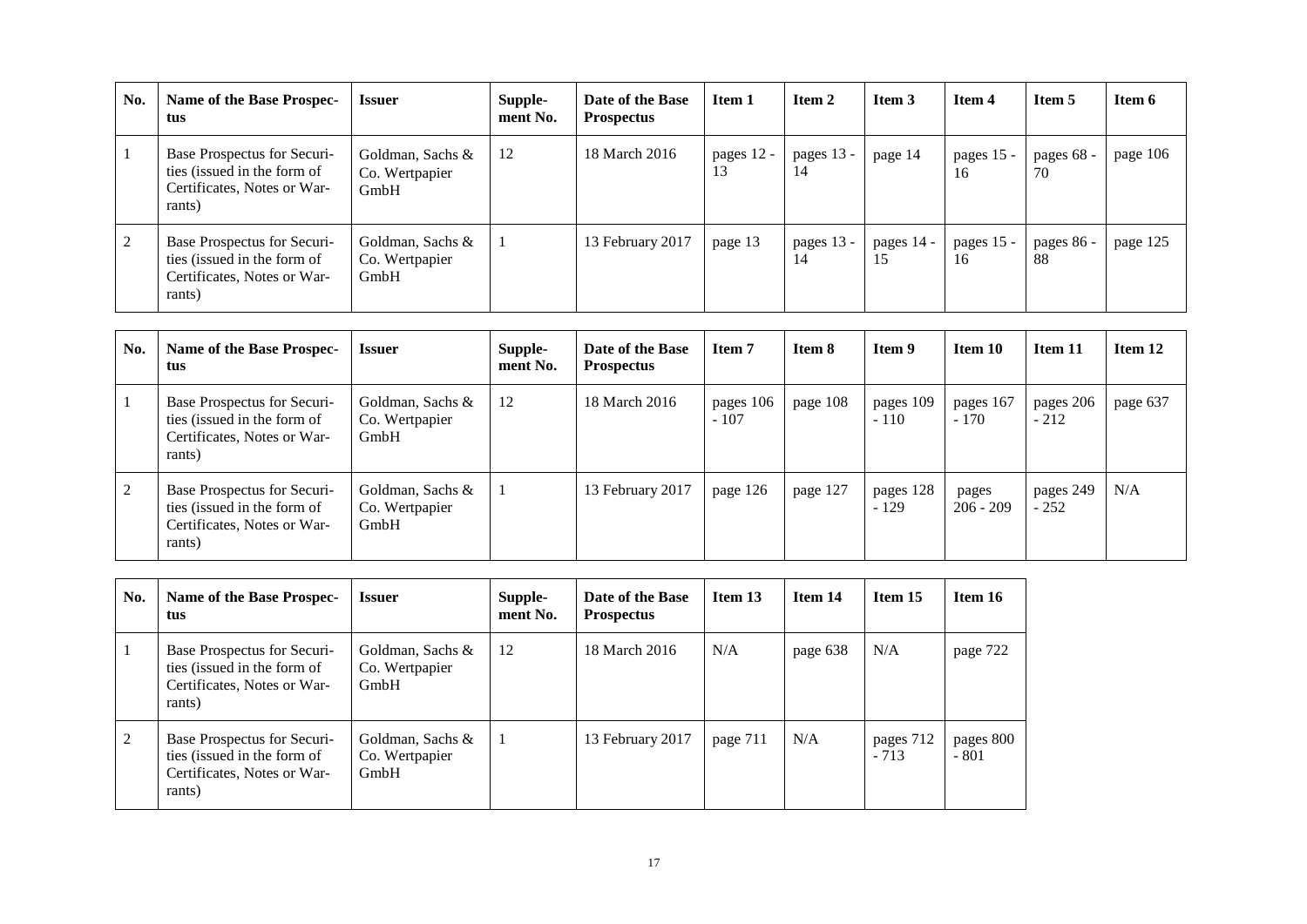The Supplement, the Prospectuses, the Registration Document and the Report are available free of charge at the offices of Goldman Sachs International, Frankfurt Branch, MesseTurm, Friedrich-Ebert-Anlage 49, 60308 Frankfurt am Main and furthermore are available on the website of Goldman Sachs International at www.gs.de/service/wertpapierprospekte.

**Pursuant to article 16 para. 3 of the German Securities Prospectus Act, investors who have already agreed to purchase or subscribe for securities offered under the Prospectuses before this Supplement has been published shall have the right, exercisable within a time period of two working days after the publication of this Supplement, to withdraw their acceptances, provided that the new factor, mistake or inaccuracy arose before the final closing of the offer to the public and the delivery of the securities. No grounds must be stated for the withdrawal, which must be made in text form. The timely dispatch of the withdrawal is sufficient to comply with the deadline.**

**Addressee of a withdrawal is Goldman Sachs International, Frankfurt Branch, MesseTurm, Friedrich-Ebert-Anlage 49, 60308 Frankfurt am Main.**